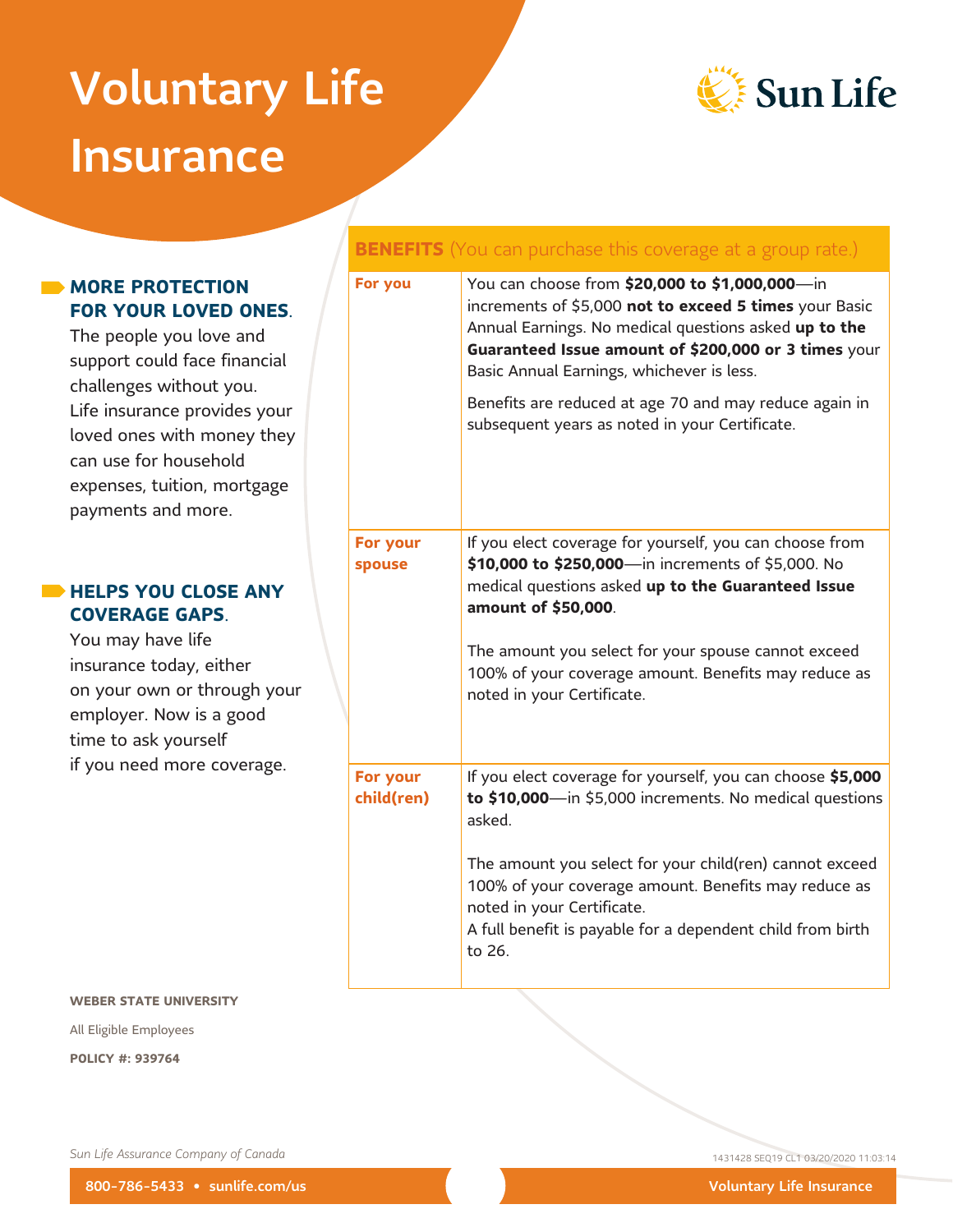#### **Do I need to answer any health questions to enroll?**

Yes, if you request an amount higher than the Guaranteed Issue amount. You may need to complete health questions if you don't elect coverage when it's first available to you and you want to elect at a later date, or if you want to increase coverage. To answer health questions, please fill out our Evidence of Insurability application. Health questions must be approved by Sun Life before coverage takes effect. Please see your Certificate for details.

#### **Can I take my insurance with me if I leave my employer?**

Depending upon state variations and your employer's plan, you may have an option to continue group coverage when your employment terminates. Your employer can advise you about your options.

#### **Can I access my life insurance if I become terminally ill?**

You may apply to receive a portion of your life insurance to help cover medical and living expenses. This is called an "Accelerated Benefit" and there are some important things to know about it, including that it is not long-term-care insurance, it may be taxable and it may affect your eligibility for public assistance programs. It will also reduce the total amount of the life insurance payment we pay to your beneficiary(ies).

#### **What happens if I become Totally Disabled?**

If we determine that you are Totally Disabled and cannot work, your life insurance coverage may continue at no cost. You must meet certain requirements, as detailed in the Certificate.

#### **How does my beneficiary file a death claim?**

Your beneficiary(ies) and your employer will complete the appropriate claims forms and submit them to us. We will notify your beneficiaries when the decision is made and if we have any questions. If approved, beneficiaries may elect to receive a lump sum payment or to have the benefit paid into an account where the funds accumulate interest and can be withdrawn at any time. (State restrictions apply and options may vary by state.)

1. LIMRA, Facts about Life 2018.

Read the *Important information* section for more details including limitations and exclusions.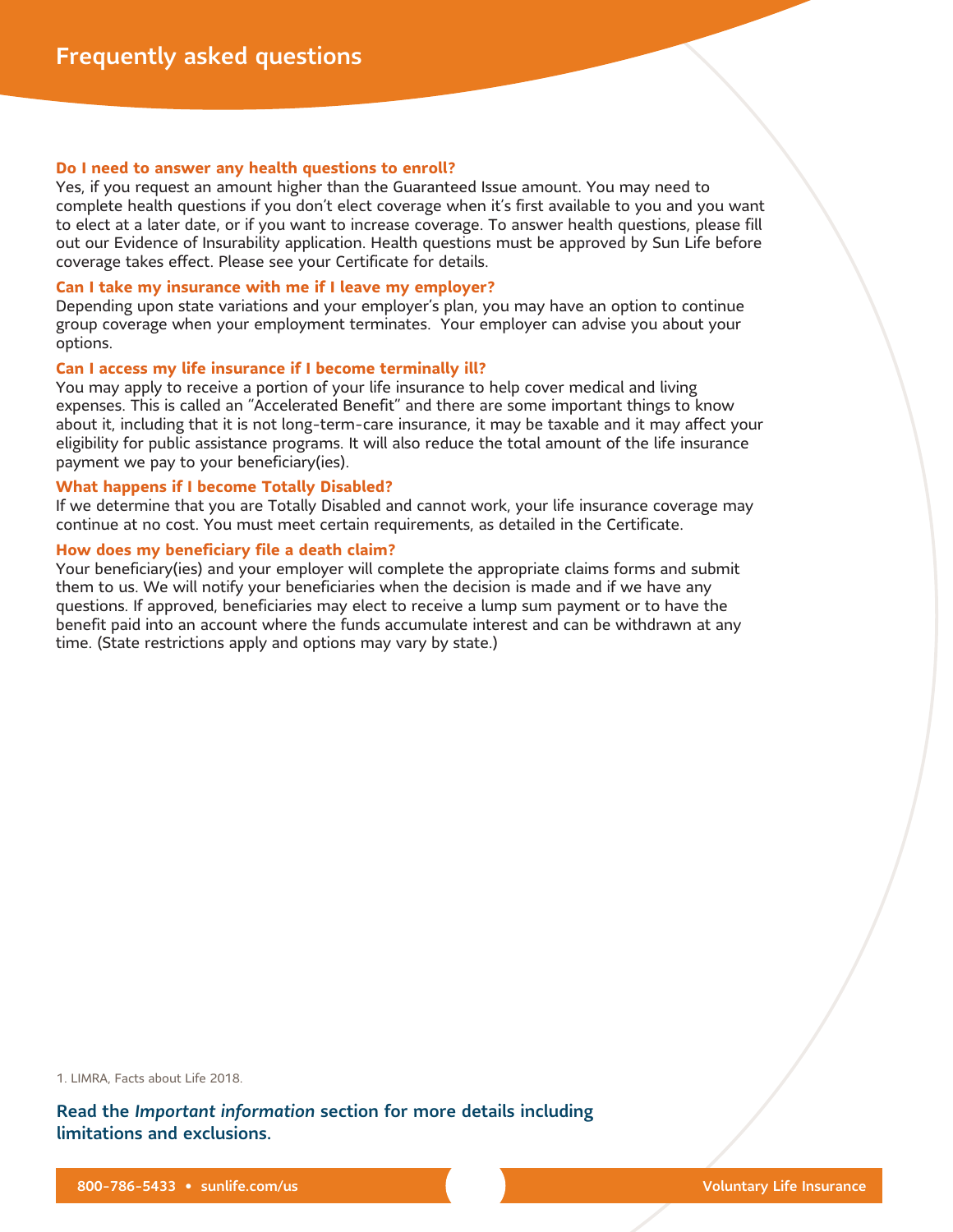To become insured, you must meet the eligibility requirements set forth by your employer. Your coverage effective date will be determined by the Policy and may be delayed if you are not actively at work on the date your coverage would otherwise go into effect. Similarly, dependent coverage, if offered, may be delayed if your dependents are in the hospital (except for newborns) on the date coverage would otherwise become effective. Refer to the Certificate for details.

#### **Limitations and exclusions**

The below exclusions and limitations may vary by state law and regulations. This list may not be comprehensive. Please see the Certificate or ask your benefits administrator for details.

#### **Life**

In some states, your employer's group policy may exclude payment for suicide that occurs within a specific time period after the insurance or increase in insurance becomes effective. Please see your Certificate for details.

**This Overview is preliminary to the issuance of the Policy. Refer to your Certificate for details. Receipt of this Overview does not constitute approval of coverage under the Policy. In the event of a discrepancy between this Overview, the Certificate and the Policy, the terms of the Policy will govern. Product offerings may not be available in all states and may vary depending on state laws and regulations.**

Sun Life companies include Sun Life and Health Insurance Company (U.S.) and Sun Life Assurance Company of Canada (collectively, "Sun Life").

Group life insurance policies are underwritten by Sun Life Assurance Company of Canada (Wellesley Hills, MA) in all states, except New York, under Policy Form Series 93P-LH, 98P-ADD, 12-GP-01, 15-LF-01, 12- GPPort-P01, 12-LFPort-C-01, 15-ADD-C-01, 13-ADD-C-01 and 13-ADDPort-C-01.

© 2019 Sun Life Assurance Company of Canada, Wellesley Hills, MA 02481. All rights reserved. Sun Life and the globe symbol are trademarks of Sun Life Assurance Company of Canada. Visit us at www.sunlife.com/us.

GVBH-EE-8384 SLPC 29579

800-786-5433 • sunlife.com/us/ 800-786-5433 • sunlife.com/us/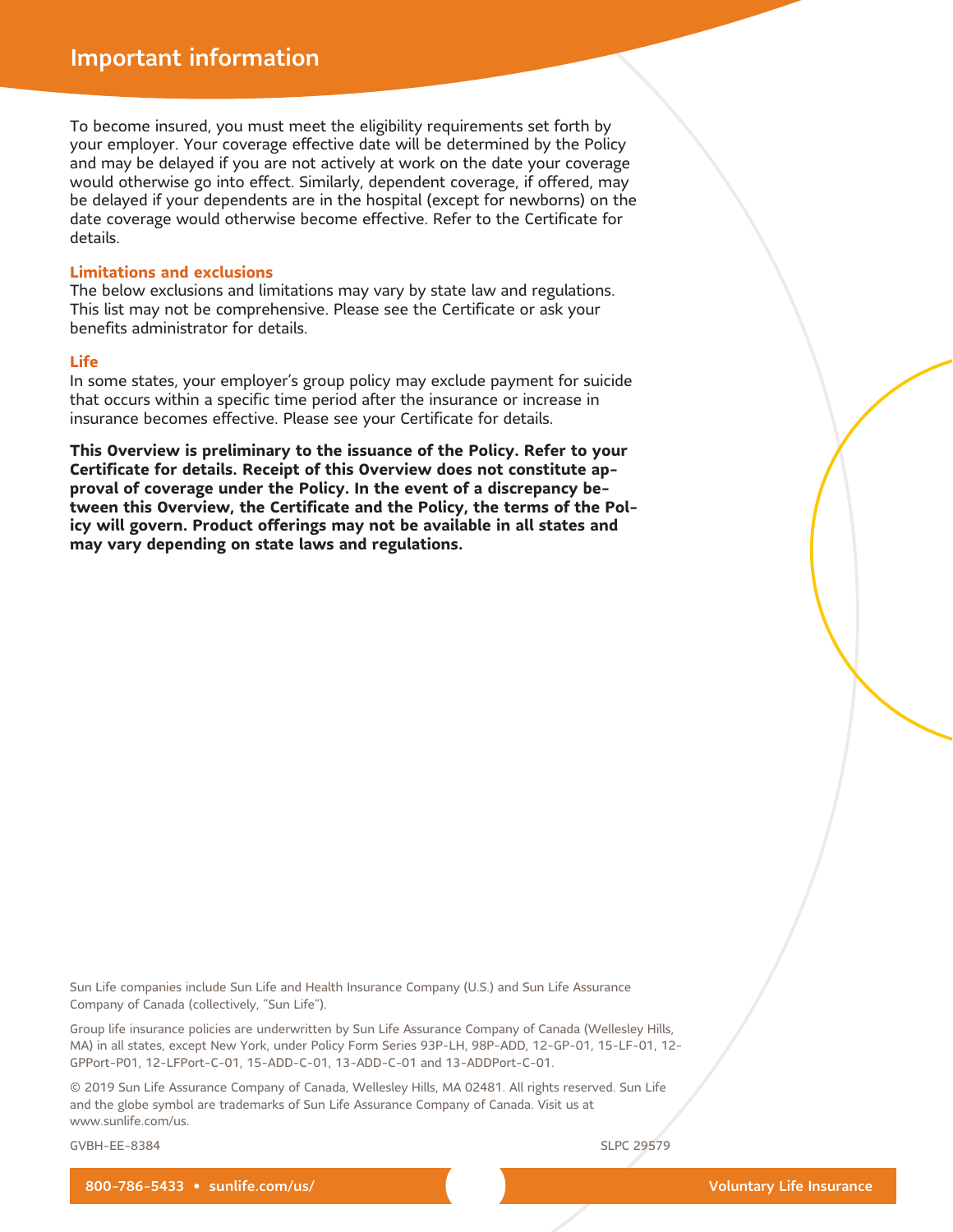# **Rate Sheet**

**Employee - Coverage and semi-monthly cost for Employee Voluntary Life.**

**Smoker Rates are effective as of July 01, 2020.**

**The chart below shows possible coverage amounts and corresponding costs per pay-period.**

|                        |       |           |       |                    |       | <b>Age and Cost</b> |       |        |        |        |        |        |
|------------------------|-------|-----------|-------|--------------------|-------|---------------------|-------|--------|--------|--------|--------|--------|
| Coverage               |       |           |       |                    |       |                     |       |        |        |        |        |        |
| <b>Amounts</b>         | $25$  | $25 - 29$ | 30-34 | $35 - 39$          | 40-44 | 45-49               | 50-54 | 55-59  | 60-64  | 65-69  | 70-74  | $75+$  |
| \$20,000               | 0.90  | 0.90      | 1.20  | 1.60               | 2.60  | 4.50                | 7.40  | 11.30  | 12.20  | 22.40  | 40.00  | 67.70  |
| $\overline{$}25,000$   | 1.13  | 1.13      | 1.50  | 2.00               | 3.25  | 5.63                | 9.25  | 14.13  | 15.25  | 28.00  | 50.00  | 84.63  |
| \$30,000               | 1.35  | 1.35      | 1.80  | 2.40               | 3.90  | 6.75                | 11.10 | 16.95  | 18.30  | 33.60  | 60.00  | 101.55 |
| \$35,000               | 1.58  | 1.58      | 2.10  | 2.80               | 4.55  | 7.88                | 12.95 | 19.78  | 21.35  | 39.20  | 70.00  | 118.48 |
| \$40,000               | 1.80  | 1.80      | 2.40  | 3.20               | 5.20  | 9.00                | 14.80 | 22.60  | 24.40  | 44.80  | 80.00  | 135.40 |
| \$45,000               | 2.03  | 2.03      | 2.70  | 3.60               | 5.85  | 10.13               | 16.65 | 25.43  | 27.45  | 50.40  | 90.00  | 152.33 |
| \$50,000               | 2.25  | 2.25      | 3.00  | 4.00               | 6.50  | 11.25               | 18.50 | 28.25  | 30.50  | 56.00  | 100.00 | 169.25 |
| \$55,000               | 2.48  | 2.48      | 3.30  | 4.40               | 7.15  | 12.38               | 20.35 | 31.08  | 33.55  | 61.60  | 110.00 | 186.18 |
| \$60,000               | 2.70  | 2.70      | 3.60  | 4.80               | 7.80  | 13.50               | 22.20 | 33.90  | 36.60  | 67.20  | 120.00 | 203.10 |
| \$65,000               | 2.93  | 2.93      | 3.90  | 5.20               | 8.45  | 14.63               | 24.05 | 36.73  | 39.65  | 72.80  | 130.00 | 220.03 |
| \$70,000               | 3.15  | 3.15      | 4.20  | 5.60               | 9.10  | 15.75               | 25.90 | 39.55  | 42.70  | 78.40  | 140.00 | 236.95 |
| $\overline{$}75,000$   | 3.38  | 3.38      | 4.50  | 6.00               | 9.75  | 16.88               | 27.75 | 42.38  | 45.75  | 84.00  | 150.00 | 253.88 |
| \$80,000               | 3.60  | 3.60      | 4.80  | 6.40               | 10.40 | 18.00               | 29.60 | 45.20  | 48.80  | 89.60  | 160.00 | 270.80 |
| \$85,000               | 3.83  | 3.83      | 5.10  | 6.80               | 11.05 | 19.13               | 31.45 | 48.03  | 51.85  | 95.20  | 170.00 | 287.73 |
| \$90,000               | 4.05  | 4.05      | 5.40  | 7.20               | 11.70 | 20.25               | 33.30 | 50.85  | 54.90  | 100.80 | 180.00 | 304.65 |
| \$95,000               | 4.28  | 4.28      | 5.70  | 7.60               | 12.35 | 21.38               | 35.15 | 53.68  | 57.95  | 106.40 | 190.00 | 321.58 |
| \$100,000              | 4.50  | 4.50      | 6.00  | 8.00               | 13.00 | 22.50               | 37.00 | 56.50  | 61.00  | 112.00 | 200.00 | 338.50 |
| \$105,000              | 4.73  | 4.73      | 6.30  | 8.40               | 13.65 | 23.63               | 38.85 | 59.33  | 64.05  | 117.60 | 210.00 | 355.43 |
| $\frac{1}{10,000}$     | 4.95  | 4.95      | 6.60  | 8.80               | 14.30 | 24.75               | 40.70 | 62.15  | 67.10  | 123.20 | 220.00 | 372.35 |
| \$115,000              | 5.18  | 5.18      | 6.90  | 9.20               | 14.95 | 25.88               | 42.55 | 64.98  | 70.15  | 128.80 | 230.00 | 389.28 |
| \$120,000              | 5.40  | 5.40      | 7.20  | 9.60               | 15.60 | 27.00               | 44.40 | 67.80  | 73.20  | 134.40 | 240.00 | 406.20 |
| $\overline{$}125,000$  | 5.63  | 5.63      | 7.50  | 10.00              | 16.25 | 28.13               | 46.25 | 70.63  | 76.25  | 140.00 | 250.00 | 423.13 |
| \$130,000              | 5.85  | 5.85      | 7.80  | $\overline{10.40}$ | 16.90 | 29.25               | 48.10 | 73.45  | 79.30  | 145.60 | 260.00 | 440.05 |
| \$135,000              | 6.08  | 6.08      | 8.10  | 10.80              | 17.55 | 30.38               | 49.95 | 76.28  | 82.35  | 151.20 | 270.00 | 456.98 |
| $\overline{51}40,000$  | 6.30  | 6.30      | 8.40  | 11.20              | 18.20 | 31.50               | 51.80 | 79.10  | 85.40  | 156.80 | 280.00 | 473.90 |
| \$145,000              | 6.53  | 6.53      | 8.70  | 11.60              | 18.85 | 32.63               | 53.65 | 81.93  | 88.45  | 162.40 | 290.00 | 490.83 |
| $\overline{$}3150,000$ | 6.75  | 6.75      | 9.00  | 12.00              | 19.50 | 33.75               | 55.50 | 84.75  | 91.50  | 168.00 | 300.00 | 507.75 |
| \$155,000              | 6.98  | 6.98      | 9.30  | 12.40              | 20.15 | 34.88               | 57.35 | 87.58  | 94.55  | 173.60 | 310.00 | 524.68 |
| \$160,000              | 7.20  | 7.20      | 9.60  | 12.80              | 20.80 | 36.00               | 59.20 | 90.40  | 97.60  | 179.20 | 320.00 | 541.60 |
| \$165,000              | 7.43  | 7.43      | 9.90  | 13.20              | 21.45 | 37.13               | 61.05 | 93.23  | 100.65 | 184.80 | 330.00 | 558.53 |
| \$170,000              | 7.65  | 7.65      | 10.20 | 13.60              | 22.10 | 38.25               | 62.90 | 96.05  | 103.70 | 190.40 | 340.00 | 575.45 |
| $\overline{5175,000}$  | 7.88  | 7.88      | 10.50 | 14.00              | 22.75 | 39.38               | 64.75 | 98.88  | 106.75 | 196.00 | 350.00 | 592.38 |
| \$180,000              | 8.10  | 8.10      | 10.80 | 14.40              | 23.40 | 40.50               | 66.60 | 101.70 | 109.80 | 201.60 | 360.00 | 609.30 |
| $\overline{$}3185,000$ | 8.33  | 8.33      | 11.10 | 14.80              | 24.05 | 41.63               | 68.45 | 104.53 | 112.85 | 207.20 | 370.00 | 626.23 |
| \$190,000              | 8.55  | 8.55      | 11.40 | 15.20              | 24.70 | 42.75               | 70.30 | 107.35 | 115.90 | 212.80 | 380.00 | 643.15 |
| \$195,000              | 8.78  | 8.78      | 11.70 | 15.60              | 25.35 | 43.88               | 72.15 | 110.18 | 118.95 | 218.40 | 390.00 | 660.08 |
| \$200,000              | 9.00  | 9.00      | 12.00 | 16.00              | 26.00 | 45.00               | 74.00 | 113.00 | 122.00 | 224.00 | 400.00 | 677.00 |
| \$205,000              | 9.23  | 9.23      | 12.30 | 16.40              | 26.65 | 46.13               | 75.85 | 115.83 | 125.05 | 229.60 | 410.00 | 693.93 |
| \$210,000              | 9.45  | 9.45      | 12.60 | 16.80              | 27.30 | 47.25               | 77.70 | 118.65 | 128.10 | 235.20 | 420.00 | 710.85 |
| $\overline{$}215,000$  | 9.68  | 9.68      | 12.90 | 17.20              | 27.95 | 48.38               | 79.55 | 121.48 | 131.15 | 240.80 | 430.00 | 727.78 |
| \$220,000              | 9.90  | 9.90      | 13.20 | 17.60              | 28.60 | 49.50               | 81.40 | 124.30 | 134.20 | 246.40 | 440.00 | 744.70 |
| \$225,000              | 10.13 | 10.13     | 13.50 | 18.00              | 29.25 | 50.63               | 83.25 | 127.13 | 137.25 | 252.00 | 450.00 | 761.63 |
| \$230,000              | 10.35 | 10.35     | 13.80 | 18.40              | 29.90 | 51.75               | 85.10 | 129.95 | 140.30 | 257.60 | 460.00 | 778.55 |
| \$235,000              | 10.58 | 10.58     | 14.10 | 18.80              | 30.55 | 52.88               | 86.95 | 132.78 | 143.35 | 263.20 | 470.00 | 795.48 |
| \$240,000              | 10.80 | 10.80     | 14.40 | 19.20              | 31.20 | 54.00               | 88.80 | 135.60 | 146.40 | 268.80 | 480.00 | 812.40 |
| \$245,000              | 11.03 | 11.03     | 14.70 | 19.60              | 31.85 | 55.13               | 90.65 | 138.43 | 149.45 | 274.40 | 490.00 | 829.33 |
| \$250,000              | 11.25 | 11.25     | 15.00 | 20.00              | 32.50 | 56.25               | 92.50 | 141.25 | 152.50 | 280.00 | 500.00 | 846.25 |
| \$255,000              | 11.48 | 11.48     | 15.30 | 20.40              | 33.15 | 57.38               | 94.35 | 144.08 | 155.55 | 285.60 | 510.00 | 863.18 |
| \$260,000              | 11.70 | 11.70     | 15.60 | 20.80              | 33.80 | 58.50               | 96.20 | 146.90 | 158.60 | 291.20 | 520.00 | 880.10 |
| \$265,000              | 11.93 | 11.93     | 15.90 | 21.20              | 34.45 | 59.63               | 98.05 | 149.73 | 161.65 | 296.80 | 530.00 | 897.03 |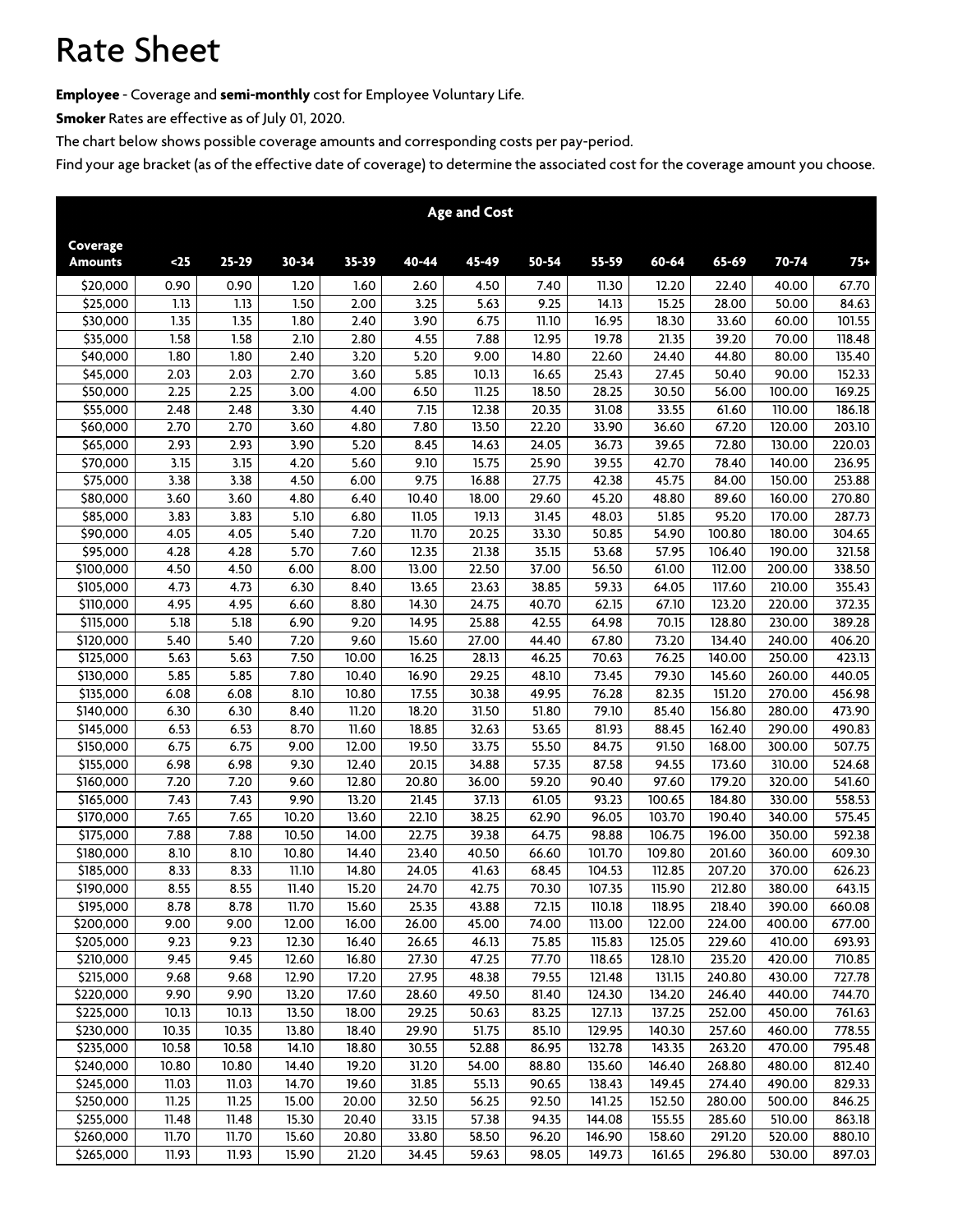|                        |                |                             |                |                |                | <b>Age and Cost</b> |                  |                  |                  |                  |                    |                    |
|------------------------|----------------|-----------------------------|----------------|----------------|----------------|---------------------|------------------|------------------|------------------|------------------|--------------------|--------------------|
| Coverage               |                |                             |                |                |                |                     |                  |                  |                  |                  |                    |                    |
| <b>Amounts</b>         | $25$           | $25 - 29$                   | $30 - 34$      | $35 - 39$      | 40-44          | 45-49               | 50-54            | 55-59            | 60-64            | 65-69            | 70-74              | $75+$              |
| \$270,000              | 12.15          | 12.15                       | 16.20          | 21.60          | 35.10          | 60.75               | 99.90            | 152.55           | 164.70           | 302.40           | 540.00             | 913.95             |
| \$275,000              | 12.38<br>12.60 | 12.38<br>12.60              | 16.50          | 22.00<br>22.40 | 35.75<br>36.40 | 61.88<br>63.00      | 101.75<br>103.60 | 155.38<br>158.20 | 167.75<br>170.80 | 308.00           | 550.00<br>560.00   | 930.88<br>947.80   |
| \$280,000<br>\$285,000 | 12.83          | 12.83                       | 16.80<br>17.10 | 22.80          | 37.05          | 64.13               | 105.45           | 161.03           | 173.85           | 313.60<br>319.20 | 570.00             | 964.73             |
| \$290,000              | 13.05          | 13.05                       | 17.40          | 23.20          | 37.70          | 65.25               | 107.30           | 163.85           | 176.90           | 324.80           | 580.00             | 981.65             |
| \$295,000              | 13.28          | 13.28                       | 17.70          | 23.60          | 38.35          | 66.38               | 109.15           | 166.68           | 179.95           | 330.40           | 590.00             | 998.58             |
| \$300,000              | 13.50          | 13.50                       | 18.00          | 24.00          | 39.00          | 67.50               | 111.00           | 169.50           | 183.00           | 336.00           | 600.00             | 1015.50            |
| \$305,000              | 13.73          | 13.73                       | 18.30          | 24.40          | 39.65          | 68.63               | 112.85           | 172.33           | 186.05           | 341.60           | 610.00             | 1032.43            |
| \$310,000              | 13.95          | 13.95                       | 18.60          | 24.80          | 40.30          | 69.75               | 114.70           | 175.15           | 189.10           | 347.20           | 620.00             | 1049.35            |
| \$315,000              | 14.18          | 14.18                       | 18.90          | 25.20          | 40.95          | 70.88               | 116.55           | 177.98           | 192.15           | 352.80           | 630.00             | 1066.28            |
| \$320,000              | 14.40          | 14.40                       | 19.20          | 25.60          | 41.60          | 72.00               | 118.40           | 180.80           | 195.20           | 358.40           | 640.00             | 1083.20            |
| \$325,000              | 14.63          | 14.63                       | 19.50          | 26.00          | 42.25          | 73.13               | 120.25           | 183.63           | 198.25           | 364.00           | 650.00             | 1100.13            |
| \$330,000              | 14.85<br>15.08 | 14.85                       | 19.80          | 26.40          | 42.90<br>43.55 | 74.25<br>75.38      | 122.10<br>123.95 | 186.45           | 201.30           | 369.60<br>375.20 | 660.00             | 1117.05<br>1133.98 |
| \$335,000<br>\$340,000 | 15.30          | 15.08<br>15.30              | 20.10<br>20.40 | 26.80<br>27.20 | 44.20          | 76.50               | 125.80           | 189.28<br>192.10 | 204.35<br>207.40 | 380.80           | 670.00<br>680.00   | 1150.90            |
| \$345,000              | 15.53          | 15.53                       | 20.70          | 27.60          | 44.85          | 77.63               | 127.65           | 194.93           | 210.45           | 386.40           | 690.00             | 1167.83            |
| \$350,000              | 15.75          | 15.75                       | 21.00          | 28.00          | 45.50          | 78.75               | 129.50           | 197.75           | 213.50           | 392.00           | 700.00             | 1184.75            |
| \$355,000              | 15.98          | 15.98                       | 21.30          | 28.40          | 46.15          | 79.88               | 131.35           | 200.58           | 216.55           | 397.60           | 710.00             | 1201.68            |
| \$360,000              | 16.20          | 16.20                       | 21.60          | 28.80          | 46.80          | 81.00               | 133.20           | 203.40           | 219.60           | 403.20           | 720.00             | 1218.60            |
| \$365,000              | 16.43          | 16.43                       | 21.90          | 29.20          | 47.45          | 82.13               | 135.05           | 206.23           | 222.65           | 408.80           | 730.00             | 1235.53            |
| \$370,000              | 16.65          | 16.65                       | 22.20          | 29.60          | 48.10          | 83.25               | 136.90           | 209.05           | 225.70           | 414.40           | 740.00             | 1252.45            |
| \$375,000              | 16.88          | 16.88                       | 22.50          | 30.00          | 48.75          | 84.38               | 138.75           | 211.88           | 228.75           | 420.00           | 750.00             | 1269.38            |
| \$380,000              | 17.10          | 17.10                       | 22.80          | 30.40          | 49.40          | 85.50               | 140.60           | 214.70           | 231.80           | 425.60           | 760.00             | 1286.30            |
| \$385,000              | 17.33          | 17.33                       | 23.10          | 30.80          | 50.05          | 86.63               | 142.45           | 217.53           | 234.85           | 431.20           | 770.00             | 1303.23            |
| \$390,000              | 17.55<br>17.78 | 17.55<br>17.78              | 23.40<br>23.70 | 31.20<br>31.60 | 50.70<br>51.35 | 87.75<br>88.88      | 144.30<br>146.15 | 220.35<br>223.18 | 237.90<br>240.95 | 436.80<br>442.40 | 780.00<br>790.00   | 1320.15<br>1337.08 |
| \$395,000<br>\$400,000 | 18.00          | 18.00                       | 24.00          | 32.00          | 52.00          | 90.00               | 148.00           | 226.00           | 244.00           | 448.00           | 800.00             | 1354.00            |
| \$405,000              | 18.23          | 18.23                       | 24.30          | 32.40          | 52.65          | 91.13               | 149.85           | 228.83           | 247.05           | 453.60           | 810.00             | 1370.93            |
| \$410,000              | 18.45          | 18.45                       | 24.60          | 32.80          | 53.30          | 92.25               | 151.70           | 231.65           | 250.10           | 459.20           | 820.00             | 1387.85            |
| \$415,000              | 18.68          | 18.68                       | 24.90          | 33.20          | 53.95          | 93.38               | 153.55           | 234.48           | 253.15           | 464.80           | 830.00             | 1404.78            |
| \$420,000              | 18.90          | 18.90                       | 25.20          | 33.60          | 54.60          | 94.50               | 155.40           | 237.30           | 256.20           | 470.40           | 840.00             | 1421.70            |
| $\overline{54}$ 25,000 | 19.13          | 19.13                       | 25.50          | 34.00          | 55.25          | 95.63               | 157.25           | 240.13           | 259.25           | 476.00           | 850.00             | 1438.63            |
| \$430,000              | 19.35          | 19.35                       | 25.80          | 34.40          | 55.90          | 96.75               | 159.10           | 242.95           | 262.30           | 481.60           | 860.00             | 1455.55            |
| \$435,000              | 19.58          | 19.58                       | 26.10          | 34.80          | 56.55          | 97.88               | 160.95           | 245.78           | 265.35           | 487.20           | 870.00             | 1472.48            |
| \$440,000              | 19.80          | 19.80                       | 26.40          | 35.20          | 57.20          | 99.00               | 162.80           | 248.60           | 268.40           | 492.80           | 880.00             | 1489.40            |
| \$445,000              | 20.03          | 20.03                       | 26.70          | 35.60          | 57.85          | 100.13              | 164.65           | 251.43           | 271.45           | 498.40           | 890.00             | 1506.33            |
| \$450,000<br>\$455,000 | 20.25<br>20.48 | 20.25<br>20.48              | 27.00<br>27.30 | 36.00<br>36.40 | 58.50<br>59.15 | 101.25<br>102.38    | 166.50<br>168.35 | 254.25<br>257.08 | 274.50<br>277.55 | 504.00<br>509.60 | 900.00<br>910.00   | 1523.25<br>1540.18 |
| \$460,000              | 20.70          | 20.70                       | 27.60          | 36.80          | 59.80          | 103.50              | 170.20           | 259.90           | 280.60           | 515.20           | 920.00             | 1557.10            |
| \$465,000              | 20.93          | 20.93                       | 27.90          | 37.20          | 60.45          | 104.63              | 172.05           | 262.73           | 283.65           | 520.80           | 930.00             | 1574.03            |
| \$470,000              | 21.15          | 21.15                       | 28.20          | 37.60          | 61.10          | 105.75              | 173.90           | 265.55           | 286.70           | 526.40           | 940.00             | 1590.95            |
| \$475,000              | 21.38          | 21.38                       | 28.50          | 38.00          | 61.75          | 106.88              | 175.75           | 268.38           | 289.75           | 532.00           | 950.00             | 1607.88            |
| \$480,000              | 21.60          | 21.60                       | 28.80          | 38.40          | 62.40          | 108.00              | 177.60           | 271.20           | 292.80           | 537.60           | 960.00             | 1624.80            |
| \$485,000              | 21.83          | 21.83                       | 29.10          | 38.80          | 63.05          | 109.13              | 179.45           | 274.03           | 295.85           | 543.20           | 970.00             | 1641.73            |
| \$490,000              | 22.05          | 22.05                       | 29.40          | 39.20          | 63.70          | 110.25              | 181.30           | 276.85           | 298.90           | 548.80           | 980.00             | 1658.65            |
| \$495,000              | 22.28          | 22.28                       | 29.70          | 39.60          | 64.35          | 111.38              | 183.15           | 279.68           | 301.95           | 554.40           | 990.00             | 1675.58            |
| \$500,000              | 22.50          | 22.50                       | 30.00          | 40.00          | 65.00          | 112.50              | 185.00           | 282.50           | 305.00           | 560.00           | 1000.00            | 1692.50            |
| \$505,000<br>\$510,000 | 22.73<br>22.95 | 22.73<br>22.95              | 30.30<br>30.60 | 40.40<br>40.80 | 65.65<br>66.30 | 113.63<br>114.75    | 186.85<br>188.70 | 285.33<br>288.15 | 308.05<br>311.10 | 565.60<br>571.20 | 1010.00<br>1020.00 | 1709.43<br>1726.35 |
| \$515,000              | 23.18          | 23.18                       | 30.90          | 41.20          | 66.95          | 115.88              | 190.55           | 290.98           | 314.15           | 576.80           | 1030.00            | 1743.28            |
| \$520,000              | 23.40          | 23.40                       | 31.20          | 41.60          | 67.60          | 117.00              | 192.40           | 293.80           | 317.20           | 582.40           | 1040.00            | 1760.20            |
| \$525,000              | 23.63          | 23.63                       | 31.50          | 42.00          | 68.25          | 118.13              | 194.25           | 296.63           | 320.25           | 588.00           | 1050.00            | 1777.13            |
| \$530,000              | 23.85          | 23.85                       | 31.80          | 42.40          | 68.90          | 119.25              | 196.10           | 299.45           | 323.30           | 593.60           | 1060.00            | 1794.05            |
| \$535,000              | 24.08          | 24.08                       | 32.10          | 42.80          | 69.55          | 120.38              | 197.95           | 302.28           | 326.35           | 599.20           | 1070.00            | 1810.98            |
| \$540,000              | 24.30          | 24.30                       | 32.40          | 43.20          | 70.20          | 121.50              | 199.80           | 305.10           | 329.40           | 604.80           | 1080.00            | 1827.90            |
| \$545,000              | 24.53          | 24.53                       | 32.70          | 43.60          | 70.85          | 122.63              | 201.65           | 307.93           | 332.45           | 610.40           | 1090.00            | 1844.83            |
| \$550,000              | 24.75          | 24.75                       | 33.00          | 44.00          | 71.50          | 123.75              | 203.50           | 310.75           | 335.50           | 616.00           | 1100.00            | 1861.75            |
| \$555,000              | 24.98          | 24.98                       | 33.30          | 44.40          | 72.15          | 124.88              | 205.35           | 313.58           | 338.55           | 621.60           | 1110.00            | 1878.68            |
| \$560,000<br>\$565,000 | 25.20<br>25.43 | $\overline{2}5.20$<br>25.43 | 33.60<br>33.90 | 44.80<br>45.20 | 72.80<br>73.45 | 126.00<br>127.13    | 207.20<br>209.05 | 316.40<br>319.23 | 341.60<br>344.65 | 627.20<br>632.80 | 1120.00<br>1130.00 | 1895.60<br>1912.53 |
|                        |                |                             |                |                |                |                     |                  |                  |                  |                  |                    |                    |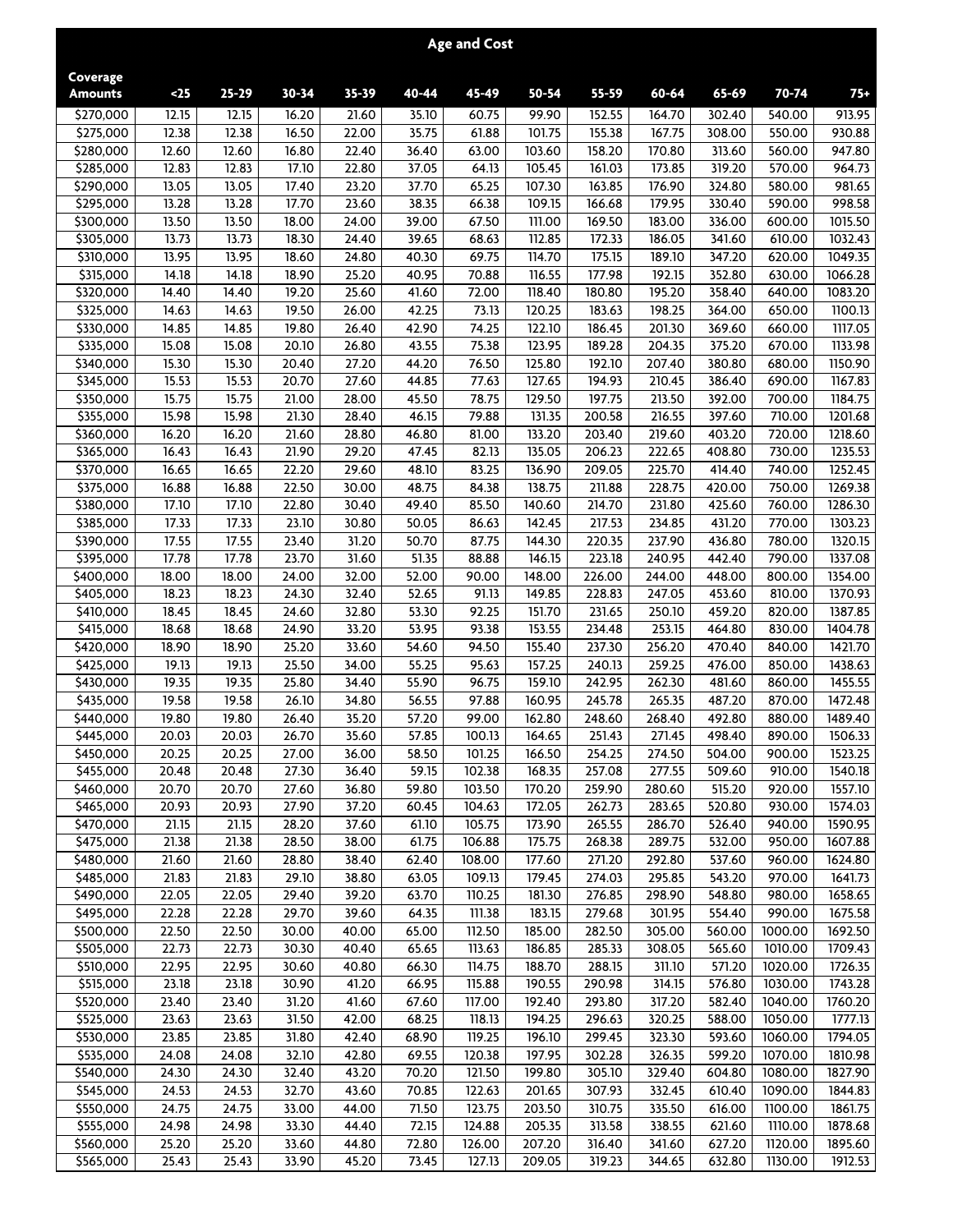|                            |                |                |                |                            |                    | <b>Age and Cost</b> |                  |                  |                  |                  |                    |                    |
|----------------------------|----------------|----------------|----------------|----------------------------|--------------------|---------------------|------------------|------------------|------------------|------------------|--------------------|--------------------|
| Coverage<br><b>Amounts</b> | $25$           | $25 - 29$      | $30 - 34$      | $35 - 39$                  | 40-44              | 45-49               | 50-54            | 55-59            | 60-64            | 65-69            | 70-74              | $75+$              |
| \$570,000                  | 25.65          | 25.65          | 34.20          | 45.60                      | 74.10              | 128.25              | 210.90           | 322.05           | 347.70           | 638.40           | 1140.00            | 1929.45            |
| \$575,000                  | 25.88          | 25.88          | 34.50          | 46.00                      | 74.75              | 129.38              | 212.75           | 324.88           | 350.75           | 644.00           | 1150.00            | 1946.38            |
| \$580,000                  | 26.10          | 26.10          | 34.80          | 46.40                      | 75.40              | 130.50              | 214.60           | 327.70           | 353.80           | 649.60           | 1160.00            | 1963.30            |
| \$585,000                  | 26.33          | 26.33          | 35.10          | 46.80                      | 76.05              | 131.63              | 216.45           | 330.53           | 356.85           | 655.20           | 1170.00            | 1980.23            |
| \$590,000                  | 26.55          | 26.55          | 35.40          | 47.20                      | 76.70              | 132.75              | 218.30           | 333.35           | 359.90           | 660.80           | 1180.00            | 1997.15            |
| \$595,000                  | 26.78          | 26.78          | 35.70          | 47.60                      | 77.35              | 133.88              | 220.15           | 336.18           | 362.95           | 666.40           | 1190.00            | 2014.08            |
| \$600,000                  | 27.00          | 27.00          | 36.00          | 48.00                      | 78.00              | 135.00              | 222.00           | 339.00           | 366.00           | 672.00           | 1200.00            | 2031.00            |
| \$605,000                  | 27.23          | 27.23          | 36.30          | 48.40                      | 78.65              | 136.13              | 223.85           | 341.83           | 369.05           | 677.60<br>683.20 | 1210.00            | 2047.93            |
| \$610,000<br>\$615,000     | 27.45<br>27.68 | 27.45<br>27.68 | 36.60<br>36.90 | 48.80<br>49.20             | 79.30<br>79.95     | 137.25<br>138.38    | 225.70<br>227.55 | 344.65<br>347.48 | 372.10<br>375.15 | 688.80           | 1220.00<br>1230.00 | 2064.85<br>2081.78 |
| \$620,000                  | 27.90          | 27.90          | 37.20          | 49.60                      | 80.60              | 139.50              | 229.40           | 350.30           | 378.20           | 694.40           | 1240.00            | 2098.70            |
| \$625,000                  | 28.13          | 28.13          | 37.50          | 50.00                      | 81.25              | 140.63              | 231.25           | 353.13           | 381.25           | 700.00           | 1250.00            | 2115.63            |
| \$630,000                  | 28.35          | 28.35          | 37.80          | 50.40                      | 81.90              | 141.75              | 233.10           | 355.95           | 384.30           | 705.60           | 1260.00            | 2132.55            |
| \$635,000                  | 28.58          | 28.58          | 38.10          | 50.80                      | 82.55              | 142.88              | 234.95           | 358.78           | 387.35           | 711.20           | 1270.00            | 2149.48            |
| \$640,000                  | 28.80          | 28.80          | 38.40          | 51.20                      | 83.20              | 144.00              | 236.80           | 361.60           | 390.40           | 716.80           | 1280.00            | 2166.40            |
| \$645,000                  | 29.03          | 29.03          | 38.70          | 51.60                      | 83.85              | 145.13              | 238.65           | 364.43           | 393.45           | 722.40           | 1290.00            | 2183.33            |
| \$650,000                  | 29.25          | 29.25          | 39.00          | 52.00                      | 84.50              | 146.25              | 240.50           | 367.25           | 396.50           | 728.00           | 1300.00            | 2200.25            |
| \$655,000                  | 29.48          | 29.48          | 39.30          | 52.40                      | 85.15              | 147.38              | 242.35           | 370.08           | 399.55           | 733.60           | 1310.00            | 2217.18            |
| \$660,000                  | 29.70          | 29.70          | 39.60          | 52.80                      | 85.80              | 148.50              | 244.20           | 372.90           | 402.60           | 739.20           | 1320.00            | 2234.10            |
| \$665,000                  | 29.93          | 29.93          | 39.90          | 53.20                      | 86.45              | 149.63              | 246.05           | 375.73           | 405.65           | 744.80           | 1330.00            | 2251.03            |
| \$670,000                  | 30.15          | 30.15          | 40.20          | 53.60                      | 87.10              | 150.75              | 247.90           | 378.55           | 408.70           | 750.40           | 1340.00            | 2267.95            |
| \$675,000                  | 30.38          | 30.38          | 40.50          | 54.00                      | 87.75              | 151.88              | 249.75           | 381.38           | 411.75           | 756.00           | 1350.00            | 2284.88            |
| \$680,000<br>\$685,000     | 30.60<br>30.83 | 30.60<br>30.83 | 40.80<br>41.10 | 54.40<br>$\frac{1}{54.80}$ | 88.40<br>89.05     | 153.00<br>154.13    | 251.60<br>253.45 | 384.20<br>387.03 | 414.80<br>417.85 | 761.60<br>767.20 | 1360.00<br>1370.00 | 2301.80<br>2318.73 |
| \$690,000                  | 31.05          | 31.05          | 41.40          | 55.20                      | 89.70              | 155.25              | 255.30           | 389.85           | 420.90           | 772.80           | 1380.00            | 2335.65            |
| \$695,000                  | 31.28          | 31.28          | 41.70          | 55.60                      | 90.35              | 156.38              | 257.15           | 392.68           | 423.95           | 778.40           | 1390.00            | 2352.58            |
| \$700,000                  | 31.50          | 31.50          | 42.00          | 56.00                      | 91.00              | 157.50              | 259.00           | 395.50           | 427.00           | 784.00           | 1400.00            | 2369.50            |
| \$705,000                  | 31.73          | 31.73          | 42.30          | 56.40                      | $\overline{91.65}$ | 158.63              | 260.85           | 398.33           | 430.05           | 789.60           | 1410.00            | 2386.43            |
| \$710,000                  | 31.95          | 31.95          | 42.60          | 56.80                      | 92.30              | 159.75              | 262.70           | 401.15           | 433.10           | 795.20           | 1420.00            | 2403.35            |
| \$715,000                  | 32.18          | 32.18          | 42.90          | 57.20                      | 92.95              | 160.88              | 264.55           | 403.98           | 436.15           | 800.80           | 1430.00            | 2420.28            |
| \$720,000                  | 32.40          | 32.40          | 43.20          | 57.60                      | 93.60              | 162.00              | 266.40           | 406.80           | 439.20           | 806.40           | 1440.00            | 2437.20            |
| \$725,000                  | 32.63          | 32.63          | 43.50          | 58.00                      | 94.25              | 163.13              | 268.25           | 409.63           | 442.25           | 812.00           | 1450.00            | 2454.13            |
| \$730,000                  | 32.85          | 32.85          | 43.80          | 58.40                      | 94.90              | 164.25              | 270.10           | 412.45           | 445.30           | 817.60           | 1460.00            | 2471.05            |
| \$735,000                  | 33.08          | 33.08          | 44.10          | 58.80                      | 95.55              | 165.38              | 271.95           | 415.28           | 448.35           | 823.20           | 1470.00            | 2487.98            |
| \$740,000                  | 33.30          | 33.30          | 44.40          | 59.20                      | 96.20              | 166.50              | 273.80           | 418.10           | 451.40           | 828.80           | 1480.00            | 2504.90            |
| \$745,000<br>\$750,000     | 33.53<br>33.75 | 33.53<br>33.75 | 44.70<br>45.00 | 59.60<br>60.00             | 96.85<br>97.50     | 167.63<br>168.75    | 275.65<br>277.50 | 420.93<br>423.75 | 454.45<br>457.50 | 834.40<br>840.00 | 1490.00<br>1500.00 | 2521.83<br>2538.75 |
| \$755,000                  | 33.98          | 33.98          | 45.30          | 60.40                      | 98.15              | 169.88              | 279.35           | 426.58           | 460.55           | 845.60           | 1510.00            | 2555.68            |
| \$760,000                  | 34.20          | 34.20          | 45.60          | 60.80                      | 98.80              | 171.00              | 281.20           | 429.40           | 463.60           | 851.20           | 1520.00            | 2572.60            |
| \$765,000                  | 34.43          | 34.43          | 45.90          | 61.20                      | 99.45              | 172.13              | 283.05           | 432.23           | 466.65           | 856.80           | 1530.00            | 2589.53            |
| \$770,000                  | 34.65          | 34.65          | 46.20          | 61.60                      | 100.10             | 173.25              | 284.90           | 435.05           | 469.70           | 862.40           | 1540.00            | 2606.45            |
| \$775,000                  | 34.88          | 34.88          | 46.50          | 62.00                      | 100.75             | 174.38              | 286.75           | 437.88           | 472.75           | 868.00           | 1550.00            | 2623.38            |
| \$780,000                  | 35.10          | 35.10          | 46.80          | 62.40                      | 101.40             | 175.50              | 288.60           | 440.70           | 475.80           | 873.60           | 1560.00            | 2640.30            |
| \$785,000                  | 35.33          | 35.33          | 47.10          | 62.80                      | 102.05             | 176.63              | 290.45           | 443.53           | 478.85           | 879.20           | 1570.00            | 2657.23            |
| \$790,000                  | 35.55          | 35.55          | 47.40          | 63.20                      | 102.70             | 177.75              | 292.30           | 446.35           | 481.90           | 884.80           | 1580.00            | 2674.15            |
| \$795,000                  | 35.78          | 35.78          | 47.70          | 63.60                      | 103.35             | 178.88              | 294.15           | 449.18           | 484.95           | 890.40           | 1590.00            | 2691.08            |
| \$800,000                  | 36.00          | 36.00          | 48.00          | 64.00                      | 104.00             | 180.00              | 296.00           | 452.00           | 488.00           | 896.00           | 1600.00            | 2708.00            |
| \$805,000                  | 36.23          | 36.23          | 48.30          | 64.40                      | 104.65             | 181.13              | 297.85           | 454.83           | 491.05           | 901.60           | 1610.00            | 2724.93            |
| \$810,000<br>\$815,000     | 36.45<br>36.68 | 36.45<br>36.68 | 48.60<br>48.90 | 64.80<br>65.20             | 105.30<br>105.95   | 182.25<br>183.38    | 299.70<br>301.55 | 457.65<br>460.48 | 494.10<br>497.15 | 907.20<br>912.80 | 1620.00<br>1630.00 | 2741.85            |
| \$820,000                  | 36.90          | 36.90          | 49.20          | 65.60                      | 106.60             | 184.50              | 303.40           | 463.30           | 500.20           | 918.40           | 1640.00            | 2758.78<br>2775.70 |
| \$825,000                  | 37.13          | 37.13          | 49.50          | 66.00                      | 107.25             | 185.63              | 305.25           | 466.13           | 503.25           | 924.00           | 1650.00            | 2792.63            |
| \$830,000                  | 37.35          | 37.35          | 49.80          | 66.40                      | 107.90             | 186.75              | 307.10           | 468.95           | 506.30           | 929.60           | 1660.00            | 2809.55            |
| \$835,000                  | 37.58          | 37.58          | 50.10          | 66.80                      | 108.55             | 187.88              | 308.95           | 471.78           | 509.35           | 935.20           | 1670.00            | 2826.48            |
| \$840,000                  | 37.80          | 37.80          | 50.40          | 67.20                      | 109.20             | 189.00              | 310.80           | 474.60           | 512.40           | 940.80           | 1680.00            | 2843.40            |
| \$845,000                  | 38.03          | 38.03          | 50.70          | 67.60                      | 109.85             | 190.13              | 312.65           | 477.43           | 515.45           | 946.40           | 1690.00            | 2860.33            |
| \$850,000                  | 38.25          | 38.25          | 51.00          | 68.00                      | 110.50             | 191.25              | 314.50           | 480.25           | 518.50           | 952.00           | 1700.00            | 2877.25            |
| \$855,000                  | 38.48          | 38.48          | 51.30          | 68.40                      | 111.15             | 192.38              | 316.35           | 483.08           | 521.55           | 957.60           | 1710.00            | 2894.18            |
| \$860,000                  | 38.70          | 38.70          | 51.60          | 68.80                      | 111.80             | 193.50              | 318.20           | 485.90           | 524.60           | 963.20           | 1720.00            | 2911.10            |
| \$865,000                  | 38.93          | 38.93          | 51.90          | 69.20                      | 112.45             | 194.63              | 320.05           | 488.73           | 527.65           | 968.80           | 1730.00            | 2928.03            |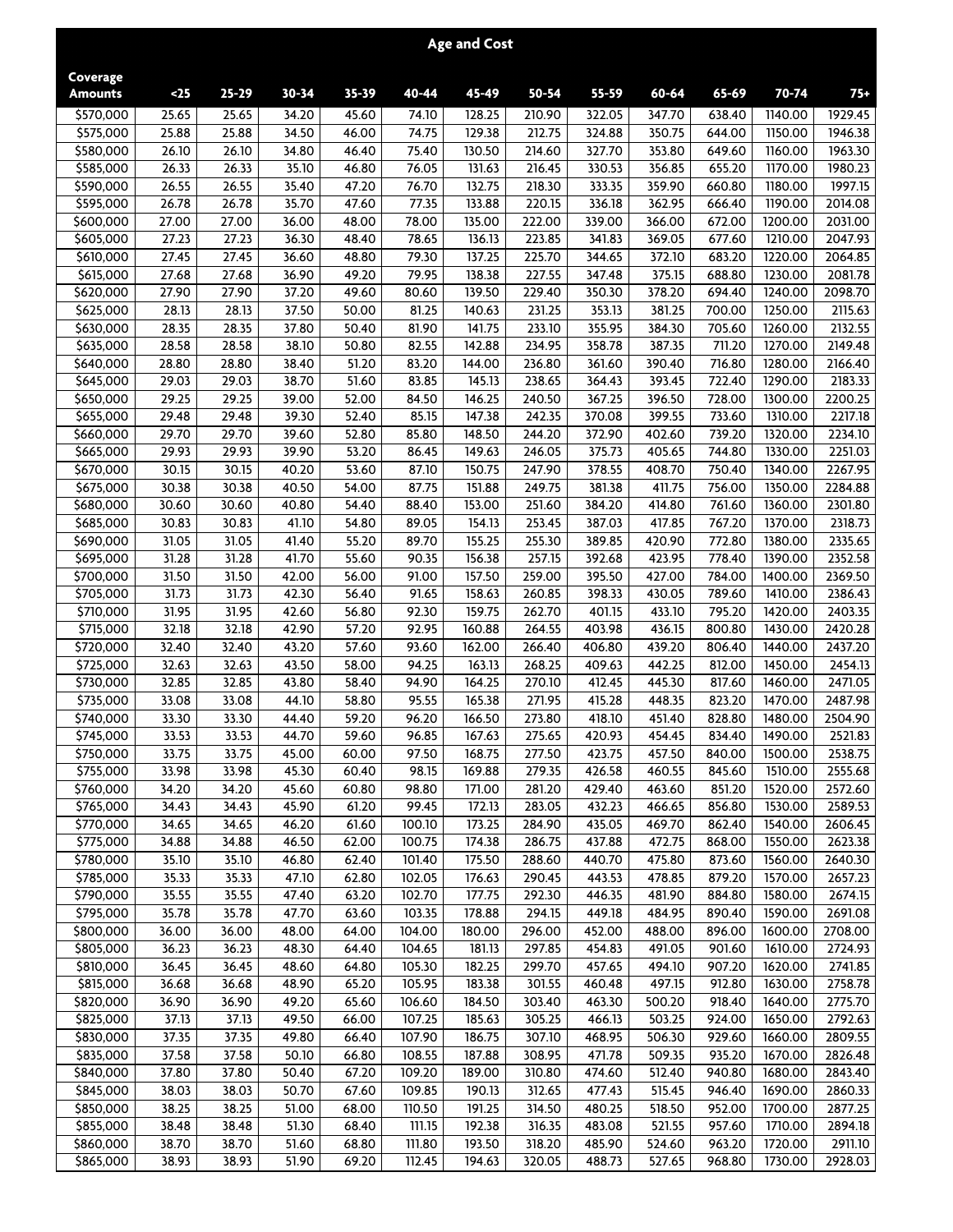|                            |       |           |           |           |        | <b>Age and Cost</b> |        |        |                     |         |         |         |
|----------------------------|-------|-----------|-----------|-----------|--------|---------------------|--------|--------|---------------------|---------|---------|---------|
| Coverage<br><b>Amounts</b> | $25$  | $25 - 29$ | $30 - 34$ | $35 - 39$ | 40-44  | 45-49               | 50-54  | 55-59  | 60-64               | 65-69   | 70-74   | $75+$   |
| \$870,000                  | 39.15 | 39.15     | 52.20     | 69.60     | 113.10 | 195.75              | 321.90 | 491.55 | 530.70              | 974.40  | 1740.00 | 2944.95 |
| \$875,000                  | 39.38 | 39.38     | 52.50     | 70.00     | 113.75 | 196.88              | 323.75 | 494.38 | 533.75              | 980.00  | 1750.00 | 2961.88 |
| \$880,000                  | 39.60 | 39.60     | 52.80     | 70.40     | 114.40 | 198.00              | 325.60 | 497.20 | 536.80              | 985.60  | 1760.00 | 2978.80 |
| \$885,000                  | 39.83 | 39.83     | 53.10     | 70.80     | 115.05 | 199.13              | 327.45 | 500.03 | $\overline{539.85}$ | 991.20  | 1770.00 | 2995.73 |
| \$890,000                  | 40.05 | 40.05     | 53.40     | 71.20     | 115.70 | 200.25              | 329.30 | 502.85 | 542.90              | 996.80  | 1780.00 | 3012.65 |
| \$895,000                  | 40.28 | 40.28     | 53.70     | 71.60     | 116.35 | 201.38              | 331.15 | 505.68 | 545.95              | 1002.40 | 1790.00 | 3029.58 |
| \$900,000                  | 40.50 | 40.50     | 54.00     | 72.00     | 117.00 | 202.50              | 333.00 | 508.50 | 549.00              | 1008.00 | 1800.00 | 3046.50 |
| \$905,000                  | 40.73 | 40.73     | 54.30     | 72.40     | 117.65 | 203.63              | 334.85 | 511.33 | 552.05              | 1013.60 | 1810.00 | 3063.43 |
| \$910,000                  | 40.95 | 40.95     | 54.60     | 72.80     | 118.30 | 204.75              | 336.70 | 514.15 | 555.10              | 1019.20 | 1820.00 | 3080.35 |
| \$915,000                  | 41.18 | 41.18     | 54.90     | 73.20     | 118.95 | 205.88              | 338.55 | 516.98 | 558.15              | 1024.80 | 1830.00 | 3097.28 |
| \$920,000                  | 41.40 | 41.40     | 55.20     | 73.60     | 119.60 | 207.00              | 340.40 | 519.80 | 561.20              | 1030.40 | 1840.00 | 3114.20 |
| \$925,000                  | 41.63 | 41.63     | 55.50     | 74.00     | 120.25 | 208.13              | 342.25 | 522.63 | 564.25              | 1036.00 | 1850.00 | 3131.13 |
| \$930,000                  | 41.85 | 41.85     | 55.80     | 74.40     | 120.90 | 209.25              | 344.10 | 525.45 | 567.30              | 1041.60 | 1860.00 | 3148.05 |
| \$935,000                  | 42.08 | 42.08     | 56.10     | 74.80     | 121.55 | 210.38              | 345.95 | 528.28 | 570.35              | 1047.20 | 1870.00 | 3164.98 |
| \$940,000                  | 42.30 | 42.30     | 56.40     | 75.20     | 122.20 | 211.50              | 347.80 | 531.10 | 573.40              | 1052.80 | 1880.00 | 3181.90 |
| \$945,000                  | 42.53 | 42.53     | 56.70     | 75.60     | 122.85 | 212.63              | 349.65 | 533.93 | 576.45              | 1058.40 | 1890.00 | 3198.83 |
| \$950,000                  | 42.75 | 42.75     | 57.00     | 76.00     | 123.50 | 213.75              | 351.50 | 536.75 | 579.50              | 1064.00 | 1900.00 | 3215.75 |
| \$955,000                  | 42.98 | 42.98     | 57.30     | 76.40     | 124.15 | 214.88              | 353.35 | 539.58 | 582.55              | 1069.60 | 1910.00 | 3232.68 |
| \$960,000                  | 43.20 | 43.20     | 57.60     | 76.80     | 124.80 | 216.00              | 355.20 | 542.40 | 585.60              | 1075.20 | 1920.00 | 3249.60 |
| \$965,000                  | 43.43 | 43.43     | 57.90     | 77.20     | 125.45 | 217.13              | 357.05 | 545.23 | 588.65              | 1080.80 | 1930.00 | 3266.53 |
| \$970,000                  | 43.65 | 43.65     | 58.20     | 77.60     | 126.10 | 218.25              | 358.90 | 548.05 | 591.70              | 1086.40 | 1940.00 | 3283.45 |
| \$975,000                  | 43.88 | 43.88     | 58.50     | 78.00     | 126.75 | 219.38              | 360.75 | 550.88 | 594.75              | 1092.00 | 1950.00 | 3300.38 |
| \$980,000                  | 44.10 | 44.10     | 58.80     | 78.40     | 127.40 | 220.50              | 362.60 | 553.70 | 597.80              | 1097.60 | 1960.00 | 3317.30 |
| \$985,000                  | 44.33 | 44.33     | 59.10     | 78.80     | 128.05 | 221.63              | 364.45 | 556.53 | 600.85              | 1103.20 | 1970.00 | 3334.23 |
| \$990,000                  | 44.55 | 44.55     | 59.40     | 79.20     | 128.70 | 222.75              | 366.30 | 559.35 | 603.90              | 1108.80 | 1980.00 | 3351.15 |
| \$995,000                  | 44.78 | 44.78     | 59.70     | 79.60     | 129.35 | 223.88              | 368.15 | 562.18 | 606.95              | 1114.40 | 1990.00 | 3368.08 |
| \$1,000,000                | 45.00 | 45.00     | 60.00     | 80.00     | 130.00 | 225.00              | 370.00 | 565.00 | 610.00              | 1120.00 | 2000.00 | 3385.00 |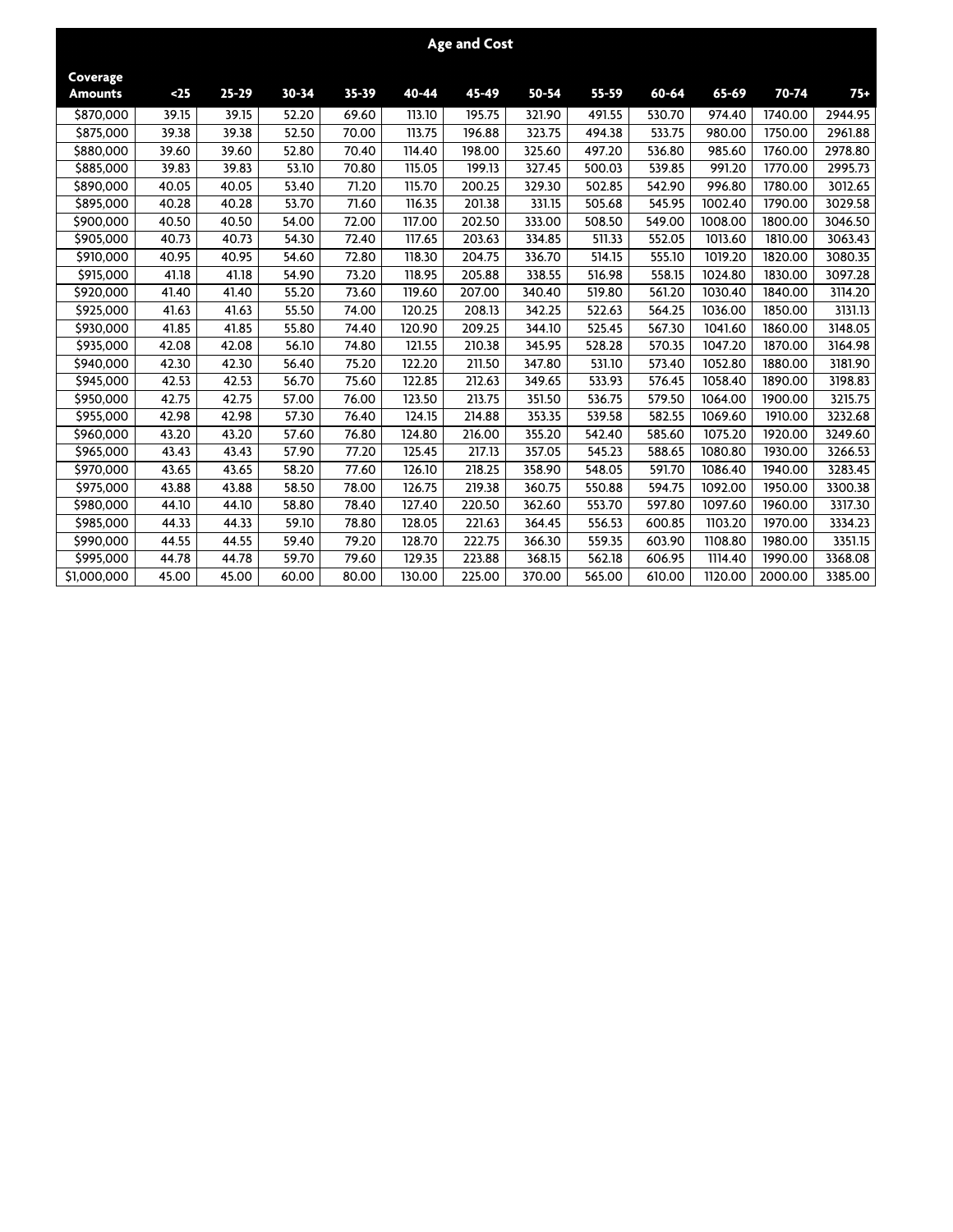## **Employee - Coverage and semi-monthly cost for Employee Voluntary Life.**

**Non-Smoker Rates are effective as of July 01, 2020.**

**The chart below shows possible coverage amounts and corresponding costs per pay-period.**

|                            |              |              |              |              |                    | <b>Age and Cost</b> |                |                |                |                  |                  |                  |
|----------------------------|--------------|--------------|--------------|--------------|--------------------|---------------------|----------------|----------------|----------------|------------------|------------------|------------------|
| Coverage<br><b>Amounts</b> | $25$         | $25 - 29$    | $30 - 34$    | 35-39        | 40-44              | 45-49               | 50-54          | 55-59          | 60-64          | 65-69            | 70-74            | $75+$            |
| \$20,000                   | 0.50         | 0.60         | 0.80         | 0.90         | 1.20               | 2.00                | 3.30           | 5.30           | 6.60           | 12.70            | 26.40            | 48.30            |
| \$25,000                   | 0.63         | 0.75         | 1.00         | 1.13         | 1.50               | 2.50                | 4.13           | 6.63           | 8.25           | 15.88            | 33.00            | 60.38            |
| $\overline{$}30,000$       | 0.75         | 0.90         | 1.20         | 1.35         | 1.80               | 3.00                | 4.95           | 7.95           | 9.90           | 19.05            | 39.60            | 72.45            |
| $\overline{$}35,000$       | 0.88         | 1.05         | 1.40         | 1.58         | 2.10               | 3.50                | 5.78           | 9.28           | 11.55          | 22.23            | 46.20            | 84.53            |
| \$40,000                   | 1.00         | 1.20         | 1.60         | 1.80         | 2.40               | 4.00                | 6.60           | 10.60          | 13.20          | 25.40            | 52.80            | 96.60            |
| \$45,000                   | 1.13         | 1.35         | 1.80         | 2.03         | 2.70               | 4.50                | 7.43           | 11.93          | 14.85          | 28.58            | 59.40            | 108.68           |
| \$50,000                   | 1.25         | 1.50         | 2.00         | 2.25         | 3.00               | 5.00                | 8.25           | 13.25          | 16.50          | 31.75            | 66.00            | 120.75           |
| \$55,000                   | 1.38         | 1.65         | 2.20         | 2.48         | 3.30               | 5.50                | 9.08           | 14.58          | 18.15          | 34.93            | 72.60            | 132.83           |
| \$60,000                   | 1.50         | 1.80         | 2.40         | 2.70         | 3.60               | 6.00                | 9.90           | 15.90          | 19.80          | 38.10            | 79.20            | 144.90           |
| \$65,000                   | 1.63         | 1.95         | 2.60         | 2.93         | 3.90               | 6.50                | 10.73          | 17.23          | 21.45          | 41.28            | 85.80            | 156.98           |
| \$70,000                   | 1.75         | 2.10         | 2.80         | 3.15         | 4.20               | 7.00                | 11.55          | 18.55          | 23.10          | 44.45            | 92.40            | 169.05           |
| \$75,000                   | 1.88         | 2.25         | 3.00         | 3.38         | 4.50               | 7.50                | 12.38          | 19.88          | 24.75          | 47.63            | 99.00            | 181.13           |
| \$80,000                   | 2.00         | 2.40         | 3.20         | 3.60         | 4.80               | 8.00                | 13.20          | 21.20          | 26.40          | 50.80            | 105.60           | 193.20           |
| \$85,000<br>\$90,000       | 2.13<br>2.25 | 2.55<br>2.70 | 3.40<br>3.60 | 3.83<br>4.05 | 5.10<br>5.40       | 8.50<br>9.00        | 14.03<br>14.85 | 22.53<br>23.85 | 28.05<br>29.70 | 53.98<br>57.15   | 112.20<br>118.80 | 205.28<br>217.35 |
| \$95,000                   | 2.38         | 2.85         | 3.80         | 4.28         | 5.70               | 9.50                | 15.68          | 25.18          | 31.35          | 60.33            | 125.40           | 229.43           |
| \$100,000                  | 2.50         | 3.00         | 4.00         | 4.50         | 6.00               | 10.00               | 16.50          | 26.50          | 33.00          | 63.50            | 132.00           | 241.50           |
| \$105,000                  | 2.63         | 3.15         | 4.20         | 4.73         | 6.30               | 10.50               | 17.33          | 27.83          | 34.65          | 66.68            | 138.60           | 253.58           |
| $\overline{$}310,000$      | 2.75         | 3.30         | 4.40         | 4.95         | 6.60               | 11.00               | 18.15          | 29.15          | 36.30          | 69.85            | 145.20           | 265.65           |
| \$115,000                  | 2.88         | 3.45         | 4.60         | 5.18         | 6.90               | 11.50               | 18.98          | 30.48          | 37.95          | 73.03            | 151.80           | 277.73           |
| \$120,000                  | 3.00         | 3.60         | 4.80         | 5.40         | 7.20               | 12.00               | 19.80          | 31.80          | 39.60          | 76.20            | 158.40           | 289.80           |
| $\overline{$}125,000$      | 3.13         | 3.75         | 5.00         | 5.63         | 7.50               | 12.50               | 20.63          | 33.13          | 41.25          | 79.38            | 165.00           | 301.88           |
| \$130,000                  | 3.25         | 3.90         | 5.20         | 5.85         | 7.80               | 13.00               | 21.45          | 34.45          | 42.90          | 82.55            | 171.60           | 313.95           |
| \$135,000                  | 3.38         | 4.05         | 5.40         | 6.08         | 8.10               | 13.50               | 22.28          | 35.78          | 44.55          | 85.73            | 178.20           | 326.03           |
| \$140,000                  | 3.50         | 4.20         | 5.60         | 6.30         | 8.40               | 14.00               | 23.10          | 37.10          | 46.20          | 88.90            | 184.80           | 338.10           |
| \$145,000                  | 3.63         | 4.35         | 5.80         | 6.53         | 8.70               | 14.50               | 23.93          | 38.43          | 47.85          | 92.08            | 191.40           | 350.18           |
| \$150,000                  | 3.75         | 4.50         | 6.00         | 6.75         | 9.00               | 15.00               | 24.75          | 39.75          | 49.50          | 95.25            | 198.00           | 362.25           |
| \$155,000                  | 3.88         | 4.65         | 6.20         | 6.98         | 9.30               | 15.50               | 25.58          | 41.08          | 51.15          | 98.43            | 204.60           | 374.33           |
| \$160,000                  | 4.00         | 4.80         | 6.40         | 7.20         | 9.60               | 16.00               | 26.40          | 42.40          | 52.80          | 101.60           | 211.20           | 386.40           |
| \$165,000                  | 4.13         | 4.95         | 6.60         | 7.43         | 9.90               | 16.50               | 27.23          | 43.73          | 54.45          | 104.78           | 217.80           | 398.48           |
| \$170,000                  | 4.25         | 5.10         | 6.80         | 7.65         | 10.20              | 17.00               | 28.05          | 45.05          | 56.10          | 107.95           | 224.40           | 410.55           |
| \$175,000                  | 4.38         | 5.25         | 7.00         | 7.88         | 10.50              | 17.50               | 28.88          | 46.38          | 57.75          | 111.13           | 231.00           | 422.63           |
| \$180,000                  | 4.50         | 5.40         | 7.20         | 8.10         | 10.80              | 18.00               | 29.70          | 47.70          | 59.40          | 114.30           | 237.60           | 434.70           |
| \$185,000                  | 4.63         | 5.55         | 7.40         | 8.33         | 11.10              | 18.50               | 30.53          | 49.03          | 61.05          | 117.48           | 244.20           | 446.78           |
| \$190,000                  | 4.75         | 5.70         | 7.60         | 8.55         | $\overline{11.40}$ | 19.00               | 31.35          | 50.35          | 62.70          | 120.65           | 250.80           | 458.85           |
| \$195,000                  | 4.88         | 5.85         | 7.80         | 8.78         | 11.70              | 19.50               | 32.18          | 51.68          | 64.35          | 123.83           | 257.40           | 470.93           |
| \$200,000                  | 5.00         | 6.00         | 8.00         | 9.00         | 12.00              | 20.00               | 33.00          | 53.00          | 66.00          | 127.00           | 264.00           | 483.00           |
| \$205,000                  | 5.13         | 6.15         | 8.20         | 9.23         | 12.30              | 20.50               | 33.83          | 54.33          | 67.65          | 130.18           | 270.60           | 495.08           |
| \$210,000                  | 5.25         | 6.30         | 8.40<br>8.60 | 9.45<br>9.68 | 12.60              | 21.00               | 34.65          | 55.65          | 69.30<br>70.95 | 133.35           | 277.20           | 507.15           |
| \$215,000<br>\$220,000     | 5.38<br>5.50 | 6.45<br>6.60 | 8.80         | 9.90         | 12.90<br>13.20     | 21.50<br>22.00      | 35.48<br>36.30 | 56.98<br>58.30 | 72.60          | 136.53<br>139.70 | 283.80<br>290.40 | 519.23<br>531.30 |
| \$225,000                  | 5.63         | 6.75         | 9.00         | 10.13        | 13.50              | 22.50               | 37.13          | 59.63          | 74.25          | 142.88           | 297.00           | 543.38           |
| \$230,000                  | 5.75         | 6.90         | 9.20         | 10.35        | 13.80              | 23.00               | 37.95          | 60.95          | 75.90          | 146.05           | 303.60           | 555.45           |
| \$235,000                  | 5.88         | 7.05         | 9.40         | 10.58        | 14.10              | 23.50               | 38.78          | 62.28          | 77.55          | 149.23           | 310.20           | 567.53           |
| \$240,000                  | 6.00         | 7.20         | 9.60         | 10.80        | 14.40              | 24.00               | 39.60          | 63.60          | 79.20          | 152.40           | 316.80           | 579.60           |
| \$245,000                  | 6.13         | 7.35         | 9.80         | 11.03        | 14.70              | 24.50               | 40.43          | 64.93          | 80.85          | 155.58           | 323.40           | 591.68           |
| \$250,000                  | 6.25         | 7.50         | 10.00        | 11.25        | 15.00              | 25.00               | 41.25          | 66.25          | 82.50          | 158.75           | 330.00           | 603.75           |
| \$255,000                  | 6.38         | 7.65         | 10.20        | 11.48        | 15.30              | 25.50               | 42.08          | 67.58          | 84.15          | 161.93           | 336.60           | 615.83           |
| \$260,000                  | 6.50         | 7.80         | 10.40        | 11.70        | 15.60              | 26.00               | 42.90          | 68.90          | 85.80          | 165.10           | 343.20           | 627.90           |
| \$265,000                  | 6.63         | 7.95         | 10.60        | 11.93        | 15.90              | 26.50               | 43.73          | 70.23          | 87.45          | 168.28           | 349.80           | 639.98           |
| \$270,000                  | 6.75         | 8.10         | 10.80        | 12.15        | 16.20              | 27.00               | 44.55          | 71.55          | 89.10          | 171.45           | 356.40           | 652.05           |
| \$275,000                  | 6.88         | 8.25         | 11.00        | 12.38        | 16.50              | 27.50               | 45.38          | 72.88          | 90.75          | 174.63           | 363.00           | 664.13           |
| \$280,000                  | 7.00         | 8.40         | 11.20        | 12.60        | 16.80              | 28.00               | 46.20          | 74.20          | 92.40          | 177.80           | 369.60           | 676.20           |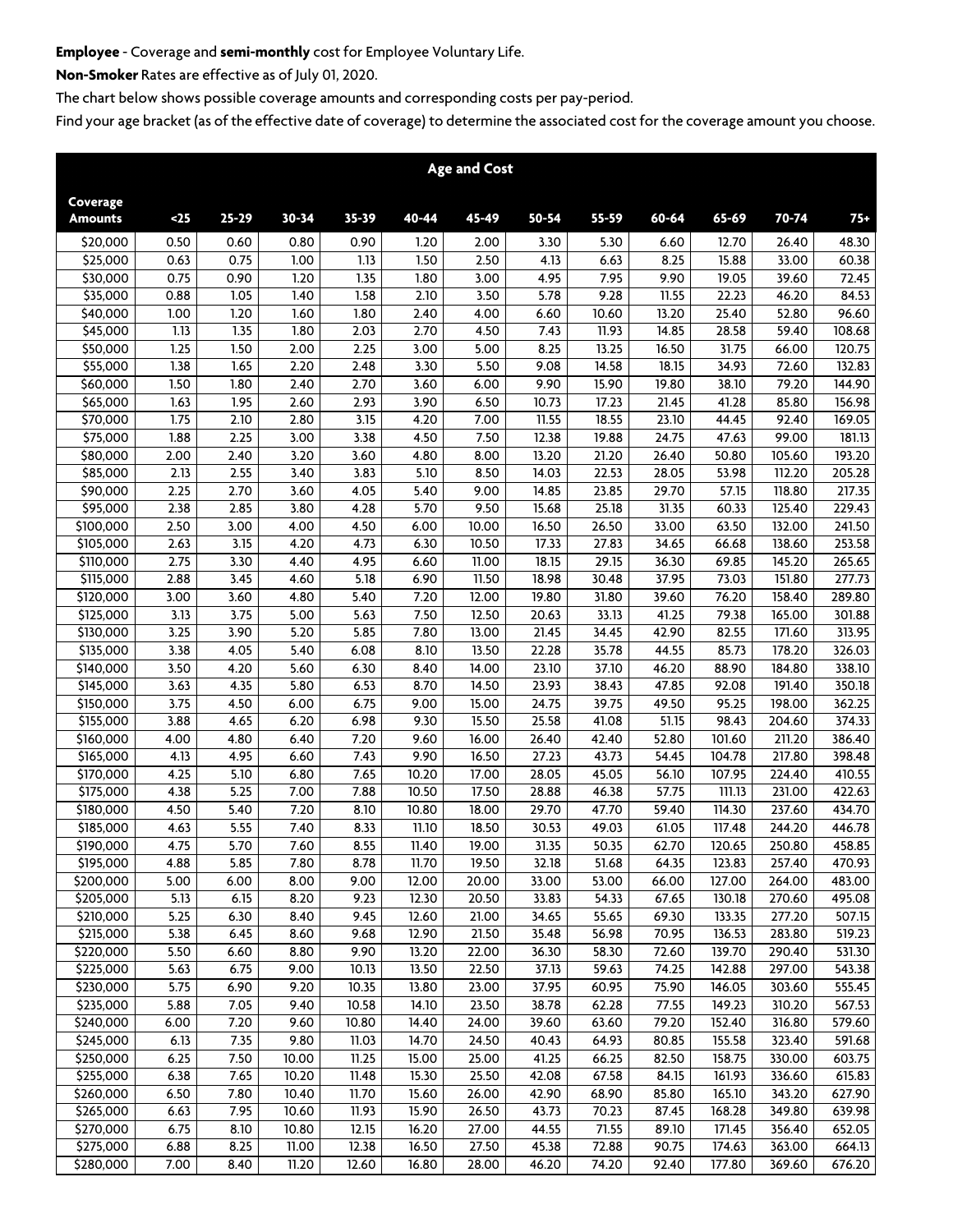|                            |                |                |                |                    |                | <b>Age and Cost</b> |                    |                  |                  |                  |                  |                    |
|----------------------------|----------------|----------------|----------------|--------------------|----------------|---------------------|--------------------|------------------|------------------|------------------|------------------|--------------------|
| Coverage<br><b>Amounts</b> | $25$           | $25 - 29$      | $30 - 34$      | 35-39              | 40-44          | 45-49               | 50-54              | 55-59            | 60-64            | 65-69            | $70 - 74$        | $75+$              |
| \$285,000                  | 7.13           | 8.55           | 11.40          | 12.83              | 17.10          | 28.50               | 47.03              | 75.53            | 94.05            | 180.98           | 376.20           | 688.28             |
| \$290,000                  | 7.25           | 8.70           | 11.60          | 13.05              | 17.40          | 29.00               | 47.85              | 76.85            | 95.70            | 184.15           | 382.80           | 700.35             |
| \$295,000                  | 7.38           | 8.85           | 11.80          | 13.28              | 17.70          | 29.50               | 48.68              | 78.18            | 97.35            | 187.33           | 389.40           | 712.43             |
| \$300,000                  | 7.50           | 9.00           | 12.00          | 13.50              | 18.00          | 30.00               | 49.50              | 79.50            | 99.00            | 190.50           | 396.00           | 724.50             |
| \$305,000                  | 7.63           | 9.15           | 12.20          | 13.73              | 18.30          | 30.50               | 50.33              | 80.83            | 100.65           | 193.68           | 402.60           | 736.58             |
| \$310,000                  | 7.75           | 9.30           | 12.40          | 13.95              | 18.60          | 31.00               | 51.15              | 82.15            | 102.30           | 196.85           | 409.20           | 748.65             |
| \$315,000                  | 7.88           | 9.45           | 12.60          | 14.18              | 18.90          | 31.50               | 51.98              | 83.48            | 103.95           | 200.03           | 415.80           | 760.73             |
| \$320,000                  | 8.00           | 9.60           | 12.80          | 14.40              | 19.20          | 32.00               | 52.80              | 84.80            | 105.60           | 203.20           | 422.40           | 772.80             |
| \$325,000                  | 8.13           | 9.75           | 13.00          | $\overline{14.63}$ | 19.50          | 32.50               | 53.63              | 86.13            | 107.25           | 206.38           | 429.00           | 784.88             |
| \$330,000                  | 8.25           | 9.90           | 13.20          | $\overline{14.85}$ | 19.80          | 33.00               | 54.45              | 87.45            | 108.90           | 209.55           | 435.60           | 796.95             |
| \$335,000                  | 8.38           | 10.05          | 13.40          | 15.08              | 20.10          | 33.50               | 55.28              | 88.78            | 110.55           | 212.73           | 442.20           | 809.03             |
| \$340,000                  | 8.50           | 10.20          | 13.60          | 15.30              | 20.40          | 34.00               | 56.10              | 90.10            | 112.20           | 215.90           | 448.80           | 821.10             |
| \$345,000                  | 8.63           | 10.35          | 13.80          | 15.53              | 20.70          | 34.50               | 56.93              | 91.43            | 113.85           | 219.08           | 455.40           | 833.18             |
| \$350,000                  | 8.75           | 10.50          | 14.00          | 15.75              | 21.00          | 35.00               | $\overline{57.75}$ | 92.75            | 115.50           | 222.25           | 462.00           | 845.25             |
| \$355,000                  | 8.88           | 10.65          | 14.20          | 15.98              | 21.30          | 35.50               | 58.58              | 94.08            | 117.15           | 225.43           | 468.60           | 857.33             |
| \$360,000                  | 9.00           | 10.80          | 14.40          | 16.20              | 21.60          | 36.00               | 59.40              | 95.40            | 118.80           | 228.60           | 475.20           | 869.40             |
| \$365,000<br>\$370,000     | 9.13<br>9.25   | 10.95<br>11.10 | 14.60<br>14.80 | 16.43<br>16.65     | 21.90<br>22.20 | 36.50<br>37.00      | 60.23<br>61.05     | 96.73<br>98.05   | 120.45<br>122.10 | 231.78           | 481.80<br>488.40 | 881.48             |
|                            | 9.38           | 11.25          |                | 16.88              | 22.50          | 37.50               | 61.88              |                  | 123.75           | 234.95<br>238.13 |                  | 893.55<br>905.63   |
| \$375,000<br>\$380,000     | 9.50           | 11.40          | 15.00<br>15.20 | 17.10              | 22.80          | 38.00               | 62.70              | 99.38<br>100.70  | 125.40           | 241.30           | 495.00<br>501.60 | 917.70             |
| \$385,000                  | 9.63           | 11.55          | 15.40          | 17.33              | 23.10          | 38.50               | 63.53              | 102.03           | 127.05           | 244.48           | 508.20           | 929.78             |
| \$390,000                  | 9.75           | 11.70          | 15.60          | 17.55              | 23.40          | 39.00               | 64.35              | 103.35           | 128.70           | 247.65           | 514.80           | 941.85             |
| \$395,000                  | 9.88           | 11.85          | 15.80          | 17.78              | 23.70          | 39.50               | 65.18              | 104.68           | 130.35           | 250.83           | 521.40           | 953.93             |
| \$400,000                  | 10.00          | 12.00          | 16.00          | 18.00              | 24.00          | 40.00               | 66.00              | 106.00           | 132.00           | 254.00           | 528.00           | 966.00             |
| \$405,000                  | 10.13          | 12.15          | 16.20          | 18.23              | 24.30          | 40.50               | 66.83              | 107.33           | 133.65           | 257.18           | 534.60           | 978.08             |
| \$410,000                  | 10.25          | 12.30          | 16.40          | 18.45              | 24.60          | 41.00               | 67.65              | 108.65           | 135.30           | 260.35           | 541.20           | 990.15             |
| \$415,000                  | 10.38          | 12.45          | 16.60          | 18.68              | 24.90          | 41.50               | 68.48              | 109.98           | 136.95           | 263.53           | 547.80           | 1002.23            |
| \$420,000                  | 10.50          | 12.60          | 16.80          | 18.90              | 25.20          | 42.00               | 69.30              | 111.30           | 138.60           | 266.70           | 554.40           | 1014.30            |
| $\overline{5}$ 425,000     | 10.63          | 12.75          | 17.00          | 19.13              | 25.50          | 42.50               | 70.13              | 112.63           | 140.25           | 269.88           | 561.00           | 1026.38            |
| \$430,000                  | 10.75          | 12.90          | 17.20          | 19.35              | 25.80          | 43.00               | 70.95              | 113.95           | 141.90           | 273.05           | 567.60           | 1038.45            |
| \$435,000                  | 10.88          | 13.05          | 17.40          | 19.58              | 26.10          | 43.50               | 71.78              | 115.28           | 143.55           | 276.23           | 574.20           | 1050.53            |
| \$440,000                  | 11.00          | 13.20          | 17.60          | 19.80              | 26.40          | 44.00               | 72.60              | 116.60           | 145.20           | 279.40           | 580.80           | 1062.60            |
| \$445,000                  | 11.13          | 13.35          | 17.80          | 20.03              | 26.70          | 44.50               | 73.43              | 117.93           | 146.85           | 282.58           | 587.40           | 1074.68            |
| \$450,000                  | 11.25          | 13.50          | 18.00          | 20.25              | 27.00          | 45.00               | 74.25              | 119.25           | 148.50           | 285.75           | 594.00           | 1086.75            |
| \$455,000                  | 11.38          | 13.65          | 18.20          | 20.48              | 27.30          | 45.50               | 75.08              | 120.58           | 150.15           | 288.93           | 600.60           | 1098.83            |
| \$460,000                  | 11.50          | 13.80          | 18.40          | 20.70              | 27.60          | 46.00               | 75.90              | 121.90           | 151.80           | 292.10           | 607.20           | 1110.90            |
| \$465,000                  | 11.63          | 13.95          | 18.60          | 20.93              | 27.90          | 46.50               | 76.73              | 123.23           | 153.45           | 295.28           | 613.80           | 1122.98            |
| \$470,000                  | 11.75          | 14.10          | 18.80          | 21.15              | 28.20          | 47.00               | 77.55              | 124.55           | 155.10           | 298.45           | 620.40           | 1135.05            |
| \$475,000                  | 11.88          | 14.25          | 19.00          | 21.38              | 28.50          | 47.50               | 78.38              | 125.88           | 156.75           | 301.63           | 627.00           | 1147.13            |
| \$480,000                  | 12.00          | 14.40          | 19.20          | 21.60<br>21.83     | 28.80<br>29.10 | 48.00<br>48.50      | 79.20              | 127.20           | 158.40           | 304.80           | 633.60           | 1159.20            |
| \$485,000<br>\$490,000     | 12.13<br>12.25 | 14.55<br>14.70 | 19.40<br>19.60 | 22.05              | 29.40          | 49.00               | 80.03<br>80.85     | 128.53<br>129.85 | 160.05<br>161.70 | 307.98<br>311.15 | 640.20<br>646.80 | 1171.28<br>1183.35 |
| \$495,000                  | 12.38          | 14.85          | 19.80          | 22.28              | 29.70          | 49.50               | 81.68              | 131.18           | 163.35           | 314.33           | 653.40           | 1195.43            |
| \$500,000                  | 12.50          | 15.00          | 20.00          | 22.50              | 30.00          | 50.00               | 82.50              | 132.50           | 165.00           | 317.50           | 660.00           | 1207.50            |
| \$505,000                  | 12.63          | 15.15          | 20.20          | 22.73              | 30.30          | 50.50               | 83.33              | 133.83           | 166.65           | 320.68           | 666.60           | 1219.58            |
| \$510,000                  | 12.75          | 15.30          | 20.40          | 22.95              | 30.60          | 51.00               | 84.15              | 135.15           | 168.30           | 323.85           | 673.20           | 1231.65            |
| \$515,000                  | 12.88          | 15.45          | 20.60          | 23.18              | 30.90          | 51.50               | 84.98              | 136.48           | 169.95           | 327.03           | 679.80           | 1243.73            |
| \$520,000                  | 13.00          | 15.60          | 20.80          | 23.40              | 31.20          | 52.00               | 85.80              | 137.80           | 171.60           | 330.20           | 686.40           | 1255.80            |
| \$525,000                  | 13.13          | 15.75          | 21.00          | 23.63              | 31.50          | 52.50               | 86.63              | 139.13           | 173.25           | 333.38           | 693.00           | 1267.88            |
| \$530,000                  | 13.25          | 15.90          | 21.20          | 23.85              | 31.80          | 53.00               | 87.45              | 140.45           | 174.90           | 336.55           | 699.60           | 1279.95            |
| \$535,000                  | 13.38          | 16.05          | 21.40          | 24.08              | 32.10          | 53.50               | 88.28              | 141.78           | 176.55           | 339.73           | 706.20           | 1292.03            |
| \$540,000                  | 13.50          | 16.20          | 21.60          | 24.30              | 32.40          | 54.00               | 89.10              | 143.10           | 178.20           | 342.90           | 712.80           | 1304.10            |
| \$545,000                  | 13.63          | 16.35          | 21.80          | 24.53              | 32.70          | 54.50               | 89.93              | 144.43           | 179.85           | 346.08           | 719.40           | 1316.18            |
| \$550,000                  | 13.75          | 16.50          | 22.00          | 24.75              | 33.00          | 55.00               | 90.75              | 145.75           | 181.50           | 349.25           | 726.00           | 1328.25            |
| \$555,000                  | 13.88          | 16.65          | 22.20          | 24.98              | 33.30          | 55.50               | 91.58              | 147.08           | 183.15           | 352.43           | 732.60           | 1340.33            |
| \$560,000                  | 14.00          | 16.80          | 22.40          | 25.20              | 33.60          | 56.00               | 92.40              | 148.40           | 184.80           | 355.60           | 739.20           | 1352.40            |
| \$565,000                  | 14.13          | 16.95          | 22.60          | 25.43              | 33.90          | 56.50               | 93.23              | 149.73           | 186.45           | 358.78           | 745.80           | 1364.48            |
| \$570,000                  | 14.25          | 17.10          | 22.80          | 25.65              | 34.20          | 57.00               | 94.05              | 151.05           | 188.10           | 361.95           | 752.40           | 1376.55            |
| \$575,000                  | 14.38          | 17.25          | 23.00          | 25.88              | 34.50          | 57.50               | 94.88              | 152.38           | 189.75           | 365.13           | 759.00           | 1388.63            |
| \$580,000                  | 14.50          | 17.40          | 23.20          | 26.10              | 34.80          | 58.00               | 95.70              | 153.70           | 191.40           | 368.30           | 765.60           | 1400.70            |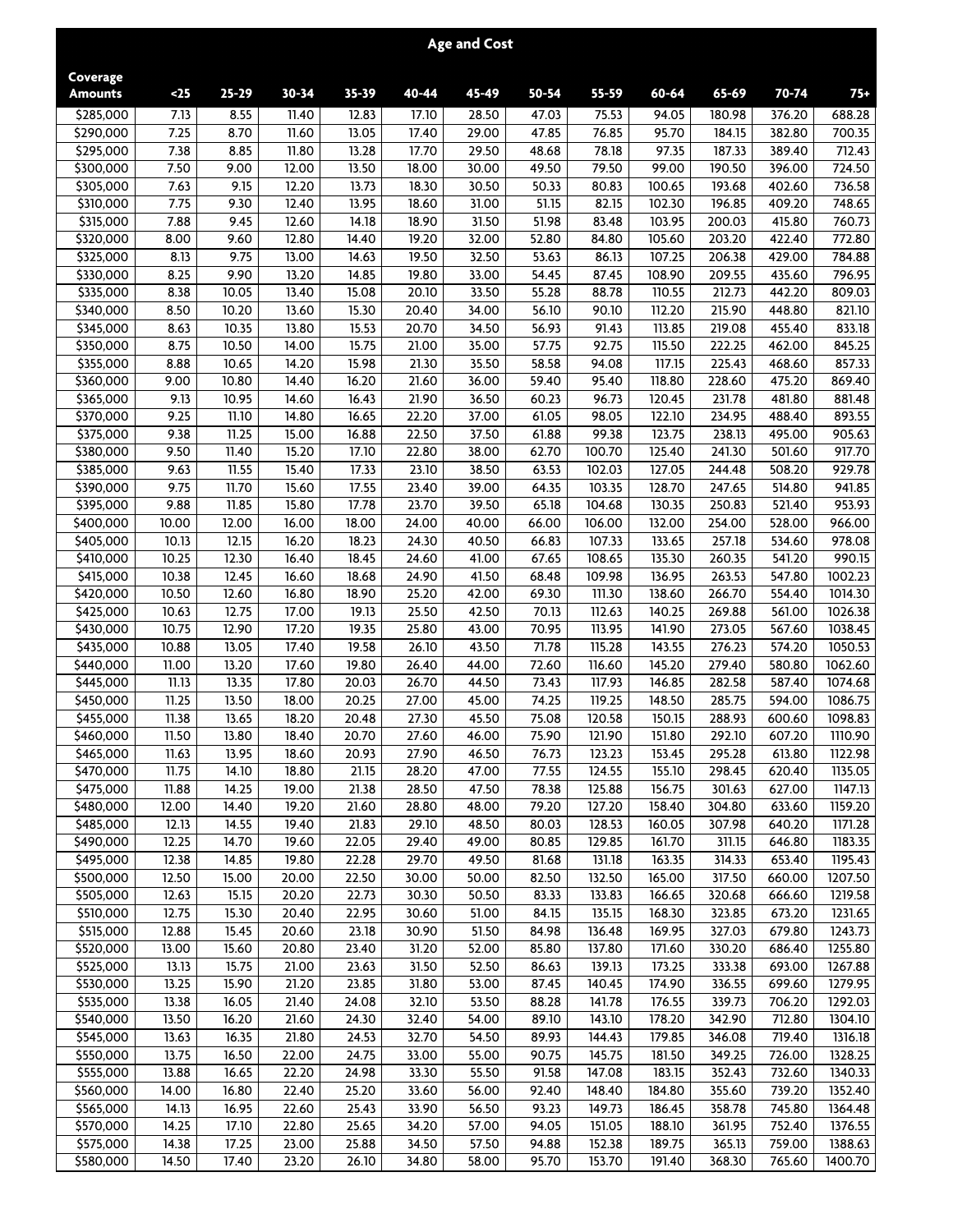|                        |                |                    |                |                |                | <b>Age and Cost</b> |                  |                  |                  |                  |                    |                    |
|------------------------|----------------|--------------------|----------------|----------------|----------------|---------------------|------------------|------------------|------------------|------------------|--------------------|--------------------|
| Coverage               | $25$           | $25 - 29$          | $30 - 34$      | $35 - 39$      | $40 - 44$      | 45-49               | 50-54            | 55-59            | 60-64            | 65-69            |                    | $75+$              |
| <b>Amounts</b>         |                |                    |                |                |                |                     |                  |                  |                  |                  | 70-74              |                    |
| \$585,000<br>\$590,000 | 14.63<br>14.75 | 17.55<br>17.70     | 23.40<br>23.60 | 26.33<br>26.55 | 35.10<br>35.40 | 58.50               | 96.53<br>97.35   | 155.03<br>156.35 | 193.05<br>194.70 | 371.48           | 772.20<br>778.80   | 1412.78            |
| \$595,000              | 14.88          | 17.85              | 23.80          | 26.78          | 35.70          | 59.00<br>59.50      | 98.18            | 157.68           | 196.35           | 374.65<br>377.83 | 785.40             | 1424.85<br>1436.93 |
| \$600,000              | 15.00          | 18.00              | 24.00          | 27.00          | 36.00          | 60.00               | 99.00            | 159.00           | 198.00           | 381.00           | 792.00             | 1449.00            |
| \$605,000              | 15.13          | 18.15              | 24.20          | 27.23          | 36.30          | 60.50               | 99.83            | 160.33           | 199.65           | 384.18           | 798.60             | 1461.08            |
| \$610,000              | 15.25          | 18.30              | 24.40          | 27.45          | 36.60          | 61.00               | 100.65           | 161.65           | 201.30           | 387.35           | 805.20             | 1473.15            |
| \$615,000              | 15.38          | 18.45              | 24.60          | 27.68          | 36.90          | 61.50               | 101.48           | 162.98           | 202.95           | 390.53           | 811.80             | 1485.23            |
| \$620,000              | 15.50          | 18.60              | 24.80          | 27.90          | 37.20          | 62.00               | 102.30           | 164.30           | 204.60           | 393.70           | 818.40             | 1497.30            |
| \$625,000              | 15.63          | 18.75              | 25.00          | 28.13          | 37.50          | 62.50               | 103.13           | 165.63           | 206.25           | 396.88           | 825.00             | 1509.38            |
| \$630,000              | 15.75          | 18.90              | 25.20          | 28.35          | 37.80          | 63.00               | 103.95           | 166.95           | 207.90           | 400.05           | 831.60             | 1521.45            |
| \$635,000              | 15.88          | 19.05              | 25.40          | 28.58          | 38.10          | 63.50               | 104.78           | 168.28           | 209.55           | 403.23           | 838.20             | 1533.53            |
| \$640,000              | 16.00          | 19.20              | 25.60          | 28.80          | 38.40          | 64.00               | 105.60           | 169.60           | 211.20           | 406.40           | 844.80             | 1545.60            |
| \$645,000              | 16.13          | 19.35              | 25.80          | 29.03          | 38.70          | 64.50               | 106.43           | 170.93           | 212.85           | 409.58           | 851.40             | 1557.68            |
| \$650,000              | 16.25          | 19.50              | 26.00          | 29.25          | 39.00          | 65.00               | 107.25           | 172.25           | 214.50           | 412.75           | 858.00             | 1569.75            |
| \$655,000<br>\$660,000 | 16.38<br>16.50 | 19.65<br>19.80     | 26.20<br>26.40 | 29.48<br>29.70 | 39.30<br>39.60 | 65.50<br>66.00      | 108.08<br>108.90 | 173.58<br>174.90 | 216.15<br>217.80 | 415.93<br>419.10 | 864.60<br>871.20   | 1581.83<br>1593.90 |
| \$665,000              | 16.63          | 19.95              | 26.60          | 29.93          | 39.90          | 66.50               | 109.73           | 176.23           | 219.45           | 422.28           | 877.80             | 1605.98            |
| \$670,000              | 16.75          | 20.10              | 26.80          | 30.15          | 40.20          | 67.00               | 110.55           | 177.55           | 221.10           | 425.45           | 884.40             | 1618.05            |
| \$675,000              | 16.88          | 20.25              | 27.00          | 30.38          | 40.50          | 67.50               | 111.38           | 178.88           | 222.75           | 428.63           | 891.00             | 1630.13            |
| \$680,000              | 17.00          | 20.40              | 27.20          | 30.60          | 40.80          | 68.00               | 112.20           | 180.20           | 224.40           | 431.80           | 897.60             | 1642.20            |
| \$685,000              | 17.13          | 20.55              | 27.40          | 30.83          | 41.10          | 68.50               | 113.03           | 181.53           | 226.05           | 434.98           | 904.20             | 1654.28            |
| \$690,000              | 17.25          | 20.70              | 27.60          | 31.05          | 41.40          | 69.00               | 113.85           | 182.85           | 227.70           | 438.15           | 910.80             | 1666.35            |
| \$695,000              | 17.38          | 20.85              | 27.80          | 31.28          | 41.70          | 69.50               | 114.68           | 184.18           | 229.35           | 441.33           | 917.40             | 1678.43            |
| \$700,000              | 17.50          | 21.00              | 28.00          | 31.50          | 42.00          | 70.00               | 115.50           | 185.50           | 231.00           | 444.50           | 924.00             | 1690.50            |
| \$705,000              | 17.63          | 21.15              | 28.20          | 31.73          | 42.30          | 70.50               | 116.33           | 186.83           | 232.65           | 447.68           | 930.60             | 1702.58            |
| \$710,000              | 17.75          | 21.30              | 28.40          | 31.95          | 42.60          | 71.00               | 117.15           | 188.15           | 234.30           | 450.85           | 937.20             | 1714.65            |
| \$715,000              | 17.88          | 21.45              | 28.60          | 32.18          | 42.90          | 71.50               | 117.98           | 189.48           | 235.95           | 454.03           | 943.80             | 1726.73            |
| \$720,000              | 18.00          | 21.60              | 28.80          | 32.40          | 43.20          | 72.00               | 118.80           | 190.80           | 237.60           | 457.20           | 950.40             | 1738.80            |
| \$725,000              | 18.13          | 21.75              | 29.00          | 32.63          | 43.50          | 72.50               | 119.63           | 192.13           | 239.25           | 460.38           | 957.00             | 1750.88            |
| \$730,000              | 18.25          | 21.90              | 29.20          | 32.85          | 43.80          | 73.00               | 120.45           | 193.45           | 240.90           | 463.55           | 963.60             | 1762.95            |
| \$735,000<br>\$740,000 | 18.38<br>18.50 | 22.05<br>22.20     | 29.40<br>29.60 | 33.08<br>33.30 | 44.10<br>44.40 | 73.50<br>74.00      | 121.28<br>122.10 | 194.78<br>196.10 | 242.55<br>244.20 | 466.73<br>469.90 | 970.20<br>976.80   | 1775.03<br>1787.10 |
| \$745,000              | 18.63          | 22.35              | 29.80          | 33.53          | 44.70          | 74.50               | 122.93           | 197.43           | 245.85           | 473.08           | 983.40             | 1799.18            |
| \$750,000              | 18.75          | 22.50              | 30.00          | 33.75          | 45.00          | 75.00               | 123.75           | 198.75           | 247.50           | 476.25           | 990.00             | 1811.25            |
| \$755,000              | 18.88          | 22.65              | 30.20          | 33.98          | 45.30          | 75.50               | 124.58           | 200.08           | 249.15           | 479.43           | 996.60             | 1823.33            |
| \$760,000              | 19.00          | 22.80              | 30.40          | 34.20          | 45.60          | 76.00               | 125.40           | 201.40           | 250.80           | 482.60           | 1003.20            | 1835.40            |
| \$765,000              | 19.13          | 22.95              | 30.60          | 34.43          | 45.90          | 76.50               | 126.23           | 202.73           | 252.45           | 485.78           | 1009.80            | 1847.48            |
| \$770,000              | 19.25          | 23.10              | 30.80          | 34.65          | 46.20          | 77.00               | 127.05           | 204.05           | 254.10           | 488.95           | 1016.40            | 1859.55            |
| \$775,000              | 19.38          | 23.25              | 31.00          | 34.88          | 46.50          | 77.50               | 127.88           | 205.38           | 255.75           | 492.13           | 1023.00            | 1871.63            |
| \$780,000              | 19.50          | 23.40              | 31.20          | 35.10          | 46.80          | 78.00               | 128.70           | 206.70           | 257.40           | 495.30           | 1029.60            | 1883.70            |
| \$785,000              | 19.63          | 23.55              | 31.40          | 35.33          | 47.10          | 78.50               | 129.53           | 208.03           | 259.05           | 498.48           | 1036.20            | 1895.78            |
| \$790,000              | 19.75          | 23.70              | 31.60          | 35.55          | 47.40          | 79.00               | 130.35           | 209.35           | 260.70           | 501.65           | 1042.80            | 1907.85            |
| \$795,000              | 19.88          | 23.85              | 31.80          | 35.78          | 47.70          | 79.50               | 131.18           | 210.68           | 262.35           | 504.83           | 1049.40            | 1919.93            |
| \$800,000              | 20.00          | 24.00              | 32.00          | 36.00          | 48.00          | 80.00               | 132.00           | 212.00           | 264.00           | 508.00           | 1056.00            | 1932.00            |
| \$805,000              | 20.13          | 24.15              | 32.20          | 36.23          | 48.30          | 80.50               | 132.83           | 213.33<br>214.65 | 265.65           | 511.18           | 1062.60            | 1944.08            |
| \$810,000<br>\$815,000 | 20.25<br>20.38 | 24.30<br>24.45     | 32.40<br>32.60 | 36.45<br>36.68 | 48.60<br>48.90 | 81.00<br>81.50      | 133.65<br>134.48 | 215.98           | 267.30<br>268.95 | 514.35<br>517.53 | 1069.20<br>1075.80 | 1956.15<br>1968.23 |
| \$820,000              | 20.50          | 24.60              | 32.80          | 36.90          | 49.20          | 82.00               | 135.30           | 217.30           | 270.60           | 520.70           | 1082.40            | 1980.30            |
| \$825,000              | 20.63          | 24.75              | 33.00          | 37.13          | 49.50          | 82.50               | 136.13           | 218.63           | 272.25           | 523.88           | 1089.00            | 1992.38            |
| \$830,000              | 20.75          | 24.90              | 33.20          | 37.35          | 49.80          | 83.00               | 136.95           | 219.95           | 273.90           | 527.05           | 1095.60            | 2004.45            |
| \$835,000              | 20.88          | 25.05              | 33.40          | 37.58          | 50.10          | 83.50               | 137.78           | 221.28           | 275.55           | 530.23           | 1102.20            | 2016.53            |
| \$840,000              | 21.00          | 25.20              | 33.60          | 37.80          | 50.40          | 84.00               | 138.60           | 222.60           | 277.20           | 533.40           | 1108.80            | 2028.60            |
| \$845,000              | 21.13          | 25.35              | 33.80          | 38.03          | 50.70          | 84.50               | 139.43           | 223.93           | 278.85           | 536.58           | 1115.40            | 2040.68            |
| \$850,000              | 21.25          | 25.50              | 34.00          | 38.25          | 51.00          | 85.00               | 140.25           | 225.25           | 280.50           | 539.75           | 1122.00            | 2052.75            |
| \$855,000              | 21.38          | 25.65              | 34.20          | 38.48          | 51.30          | 85.50               | 141.08           | 226.58           | 282.15           | 542.93           | 1128.60            | 2064.83            |
| \$860,000              | 21.50          | 25.80              | 34.40          | 38.70          | 51.60          | 86.00               | 141.90           | 227.90           | 283.80           | 546.10           | 1135.20            | 2076.90            |
| \$865,000              | 21.63          | 25.95              | 34.60          | 38.93          | 51.90          | 86.50               | 142.73           | 229.23           | 285.45           | 549.28           | 1141.80            | 2088.98            |
| \$870,000              | 21.75          | 26.10              | 34.80          | 39.15          | 52.20          | 87.00               | 143.55           | 230.55           | 287.10           | 552.45           | 1148.40            | 2101.05            |
| \$875,000              | 21.88          | $\overline{26.25}$ | 35.00          | 39.38          | 52.50          | 87.50               | 144.38           | 231.88           | 288.75           | 555.63           | 1155.00            | 2113.13            |
| \$880,000              | 22.00          | 26.40              | 35.20          | 39.60          | 52.80          | 88.00               | 145.20           | 233.20           | 290.40           | 558.80           | 1161.60            | 2125.20            |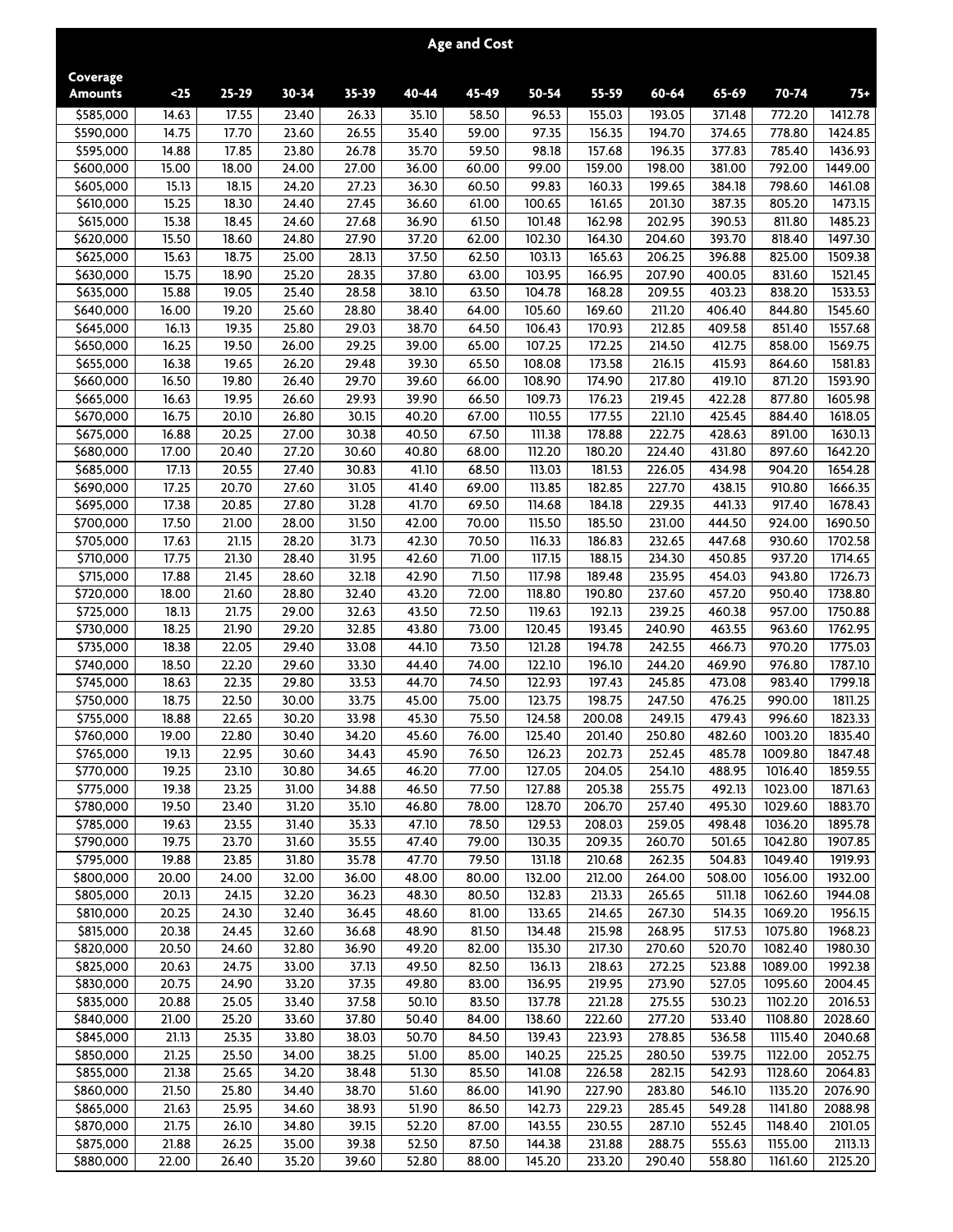|                            |       |           |           |           |       | <b>Age and Cost</b> |        |        |        |        |         |         |
|----------------------------|-------|-----------|-----------|-----------|-------|---------------------|--------|--------|--------|--------|---------|---------|
| Coverage<br><b>Amounts</b> | $25$  | $25 - 29$ | $30 - 34$ | $35 - 39$ | 40-44 | 45-49               | 50-54  | 55-59  | 60-64  | 65-69  | 70-74   | $75+$   |
| \$885,000                  | 22.13 | 26.55     | 35.40     | 39.83     | 53.10 | 88.50               | 146.03 | 234.53 | 292.05 | 561.98 | 1168.20 | 2137.28 |
| \$890,000                  | 22.25 | 26.70     | 35.60     | 40.05     | 53.40 | 89.00               | 146.85 | 235.85 | 293.70 | 565.15 | 1174.80 | 2149.35 |
| \$895,000                  | 22.38 | 26.85     | 35.80     | 40.28     | 53.70 | 89.50               | 147.68 | 237.18 | 295.35 | 568.33 | 1181.40 | 2161.43 |
| \$900,000                  | 22.50 | 27.00     | 36.00     | 40.50     | 54.00 | 90.00               | 148.50 | 238.50 | 297.00 | 571.50 | 1188.00 | 2173.50 |
| \$905,000                  | 22.63 | 27.15     | 36.20     | 40.73     | 54.30 | 90.50               | 149.33 | 239.83 | 298.65 | 574.68 | 1194.60 | 2185.58 |
| \$910,000                  | 22.75 | 27.30     | 36.40     | 40.95     | 54.60 | 91.00               | 150.15 | 241.15 | 300.30 | 577.85 | 1201.20 | 2197.65 |
| \$915,000                  | 22.88 | 27.45     | 36.60     | 41.18     | 54.90 | 91.50               | 150.98 | 242.48 | 301.95 | 581.03 | 1207.80 | 2209.73 |
| \$920,000                  | 23.00 | 27.60     | 36.80     | 41.40     | 55.20 | 92.00               | 151.80 | 243.80 | 303.60 | 584.20 | 1214.40 | 2221.80 |
| \$925,000                  | 23.13 | 27.75     | 37.00     | 41.63     | 55.50 | 92.50               | 152.63 | 245.13 | 305.25 | 587.38 | 1221.00 | 2233.88 |
| \$930,000                  | 23.25 | 27.90     | 37.20     | 41.85     | 55.80 | 93.00               | 153.45 | 246.45 | 306.90 | 590.55 | 1227.60 | 2245.95 |
| \$935,000                  | 23.38 | 28.05     | 37.40     | 42.08     | 56.10 | 93.50               | 154.28 | 247.78 | 308.55 | 593.73 | 1234.20 | 2258.03 |
| \$940,000                  | 23.50 | 28.20     | 37.60     | 42.30     | 56.40 | 94.00               | 155.10 | 249.10 | 310.20 | 596.90 | 1240.80 | 2270.10 |
| \$945,000                  | 23.63 | 28.35     | 37.80     | 42.53     | 56.70 | 94.50               | 155.93 | 250.43 | 311.85 | 600.08 | 1247.40 | 2282.18 |
| \$950,000                  | 23.75 | 28.50     | 38.00     | 42.75     | 57.00 | 95.00               | 156.75 | 251.75 | 313.50 | 603.25 | 1254.00 | 2294.25 |
| \$955,000                  | 23.88 | 28.65     | 38.20     | 42.98     | 57.30 | 95.50               | 157.58 | 253.08 | 315.15 | 606.43 | 1260.60 | 2306.33 |
| \$960,000                  | 24.00 | 28.80     | 38.40     | 43.20     | 57.60 | 96.00               | 158.40 | 254.40 | 316.80 | 609.60 | 1267.20 | 2318.40 |
| \$965,000                  | 24.13 | 28.95     | 38.60     | 43.43     | 57.90 | 96.50               | 159.23 | 255.73 | 318.45 | 612.78 | 1273.80 | 2330.48 |
| \$970,000                  | 24.25 | 29.10     | 38.80     | 43.65     | 58.20 | 97.00               | 160.05 | 257.05 | 320.10 | 615.95 | 1280.40 | 2342.55 |
| \$975,000                  | 24.38 | 29.25     | 39.00     | 43.88     | 58.50 | 97.50               | 160.88 | 258.38 | 321.75 | 619.13 | 1287.00 | 2354.63 |
| \$980,000                  | 24.50 | 29.40     | 39.20     | 44.10     | 58.80 | 98.00               | 161.70 | 259.70 | 323.40 | 622.30 | 1293.60 | 2366.70 |
| \$985,000                  | 24.63 | 29.55     | 39.40     | 44.33     | 59.10 | 98.50               | 162.53 | 261.03 | 325.05 | 625.48 | 1300.20 | 2378.78 |
| \$990,000                  | 24.75 | 29.70     | 39.60     | 44.55     | 59.40 | 99.00               | 163.35 | 262.35 | 326.70 | 628.65 | 1306.80 | 2390.85 |
| \$995,000                  | 24.88 | 29.85     | 39.80     | 44.78     | 59.70 | 99.50               | 164.18 | 263.68 | 328.35 | 631.83 | 1313.40 | 2402.93 |
| \$1,000,000                | 25.00 | 30.00     | 40.00     | 45.00     | 60.00 | 100.00              | 165.00 | 265.00 | 330.00 | 635.00 | 1320.00 | 2415.00 |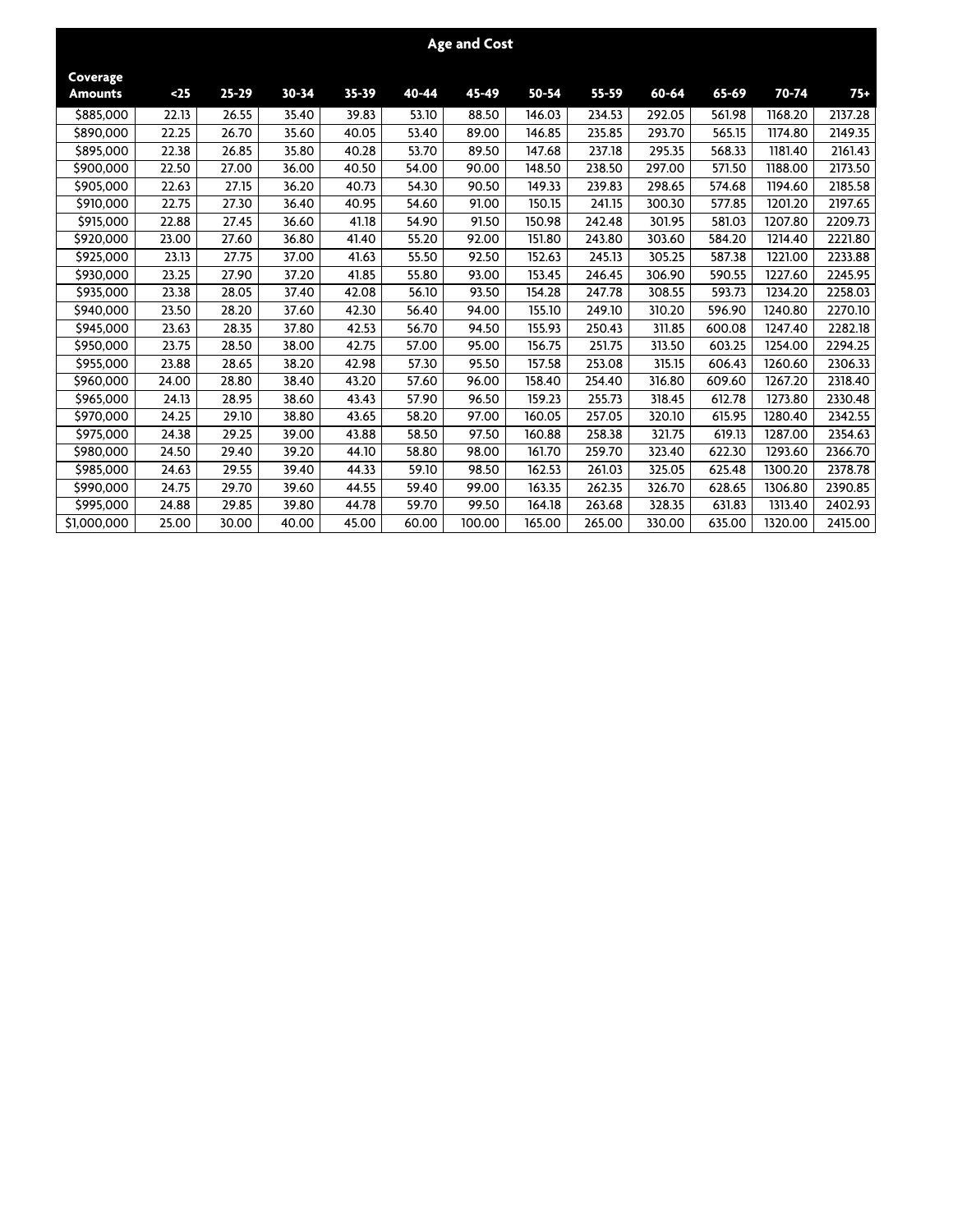## **Spouse - Coverage and semi-monthly cost for Spouse Voluntary Life.**

**Smoker Rates are effective as of July 01, 2020.**

**The chart below shows possible coverage amounts and corresponding costs per pay-period.**

|                            |       |       |       |                    |                  | <b>Age and Cost</b> |       |        |                     |        |        |        |
|----------------------------|-------|-------|-------|--------------------|------------------|---------------------|-------|--------|---------------------|--------|--------|--------|
| Coverage<br><b>Amounts</b> | $25$  | 25-29 | 30-34 | $35 - 39$          | 40-44            | 45-49               | 50-54 | 55-59  | 60-64               | 65-69  | 70-74  | $75+$  |
|                            |       |       |       |                    |                  |                     |       |        |                     |        |        |        |
| \$10,000                   | 0.45  | 0.45  | 0.60  | 0.80               | 1.30             | 2.25                | 3.70  | 5.65   | 6.10                | 11.20  | 20.00  | 33.85  |
| \$15,000                   | 0.68  | 0.68  | 0.90  | 1.20               | 1.95             | 3.38                | 5.55  | 8.48   | 9.15                | 16.80  | 30.00  | 50.78  |
| \$20,000                   | 0.90  | 0.90  | 1.20  | 1.60               | 2.60             | 4.50                | 7.40  | 11.30  | 12.20               | 22.40  | 40.00  | 67.70  |
| \$25,000                   | 1.13  | 1.13  | 1.50  | 2.00               | 3.25             | 5.63                | 9.25  | 14.13  | 15.25               | 28.00  | 50.00  | 84.63  |
| $\overline{$}30,000$       | 1.35  | 1.35  | 1.80  | 2.40               | 3.90             | 6.75                | 11.10 | 16.95  | 18.30               | 33.60  | 60.00  | 101.55 |
| \$35,000                   | 1.58  | 1.58  | 2.10  | 2.80               | 4.55             | 7.88                | 12.95 | 19.78  | 21.35               | 39.20  | 70.00  | 118.48 |
| \$40,000                   | 1.80  | 1.80  | 2.40  | 3.20               | 5.20             | 9.00                | 14.80 | 22.60  | 24.40               | 44.80  | 80.00  | 135.40 |
| \$45,000                   | 2.03  | 2.03  | 2.70  | 3.60               | 5.85             | 10.13               | 16.65 | 25.43  | 27.45               | 50.40  | 90.00  | 152.33 |
| \$50,000                   | 2.25  | 2.25  | 3.00  | 4.00               | 6.50             | 11.25               | 18.50 | 28.25  | 30.50               | 56.00  | 100.00 | 169.25 |
| \$55,000                   | 2.48  | 2.48  | 3.30  | 4.40               | 7.15             | 12.38               | 20.35 | 31.08  | 33.55               | 61.60  | 110.00 | 186.18 |
| \$60,000                   | 2.70  | 2.70  | 3.60  | 4.80               | 7.80             | 13.50               | 22.20 | 33.90  | 36.60               | 67.20  | 120.00 | 203.10 |
| \$65,000                   | 2.93  | 2.93  | 3.90  | 5.20               | 8.45             | 14.63               | 24.05 | 36.73  | 39.65               | 72.80  | 130.00 | 220.03 |
| \$70,000                   | 3.15  | 3.15  | 4.20  | 5.60               | 9.10             | 15.75               | 25.90 | 39.55  | 42.70               | 78.40  | 140.00 | 236.95 |
| \$75,000                   | 3.38  | 3.38  | 4.50  | 6.00               | $\frac{1}{9.75}$ | 16.88               | 27.75 | 42.38  | 45.75               | 84.00  | 150.00 | 253.88 |
| \$80,000                   | 3.60  | 3.60  | 4.80  | 6.40               | 10.40            | 18.00               | 29.60 | 45.20  | 48.80               | 89.60  | 160.00 | 270.80 |
| \$85,000                   | 3.83  | 3.83  | 5.10  | 6.80               | 11.05            | 19.13               | 31.45 | 48.03  | 51.85               | 95.20  | 170.00 | 287.73 |
| \$90,000                   | 4.05  | 4.05  | 5.40  | 7.20               | 11.70            | 20.25               | 33.30 | 50.85  | 54.90               | 100.80 | 180.00 | 304.65 |
| \$95,000                   | 4.28  | 4.28  | 5.70  | 7.60               | 12.35            | 21.38               | 35.15 | 53.68  | 57.95               | 106.40 | 190.00 | 321.58 |
| \$100,000                  | 4.50  | 4.50  | 6.00  | 8.00               | 13.00            | 22.50               | 37.00 | 56.50  | 61.00               | 112.00 | 200.00 | 338.50 |
| $\overline{$}305,000$      | 4.73  | 4.73  | 6.30  | 8.40               | 13.65            | 23.63               | 38.85 | 59.33  | 64.05               | 117.60 | 210.00 | 355.43 |
| $\overline{$}310,000$      | 4.95  | 4.95  | 6.60  | 8.80               | 14.30            | 24.75               | 40.70 | 62.15  | 67.10               | 123.20 | 220.00 | 372.35 |
| \$115,000                  | 5.18  | 5.18  | 6.90  | 9.20               | 14.95            | 25.88               | 42.55 | 64.98  | 70.15               | 128.80 | 230.00 | 389.28 |
| \$120,000                  | 5.40  | 5.40  | 7.20  | 9.60               | 15.60            | 27.00               | 44.40 | 67.80  | 73.20               | 134.40 | 240.00 | 406.20 |
| \$125,000                  | 5.63  | 5.63  | 7.50  | 10.00              | 16.25            | 28.13               | 46.25 | 70.63  | 76.25               | 140.00 | 250.00 | 423.13 |
| \$130,000                  | 5.85  | 5.85  | 7.80  | 10.40              | 16.90            | 29.25               | 48.10 | 73.45  | 79.30               | 145.60 | 260.00 | 440.05 |
| \$135,000                  | 6.08  | 6.08  | 8.10  | 10.80              | 17.55            | 30.38               | 49.95 | 76.28  | 82.35               | 151.20 | 270.00 | 456.98 |
| \$140,000                  | 6.30  | 6.30  | 8.40  | 11.20              | 18.20            | 31.50               | 51.80 | 79.10  | 85.40               | 156.80 | 280.00 | 473.90 |
| \$145,000                  | 6.53  | 6.53  | 8.70  | 11.60              | 18.85            | 32.63               | 53.65 | 81.93  | 88.45               | 162.40 | 290.00 | 490.83 |
| \$150,000                  | 6.75  | 6.75  | 9.00  | 12.00              | 19.50            | 33.75               | 55.50 | 84.75  | 91.50               | 168.00 | 300.00 | 507.75 |
| \$155,000                  | 6.98  | 6.98  | 9.30  | 12.40              | 20.15            | 34.88               | 57.35 | 87.58  | 94.55               | 173.60 | 310.00 | 524.68 |
| \$160,000                  | 7.20  | 7.20  | 9.60  | 12.80              | 20.80            | 36.00               | 59.20 | 90.40  | 97.60               | 179.20 | 320.00 | 541.60 |
| \$165,000                  | 7.43  | 7.43  | 9.90  | $\overline{13.20}$ | 21.45            | 37.13               | 61.05 | 93.23  | $\overline{100.65}$ | 184.80 | 330.00 | 558.53 |
| \$170,000                  | 7.65  | 7.65  | 10.20 | 13.60              | 22.10            | 38.25               | 62.90 | 96.05  | 103.70              | 190.40 | 340.00 | 575.45 |
| $\overline{$}375,000$      | 7.88  | 7.88  | 10.50 | 14.00              | 22.75            | 39.38               | 64.75 | 98.88  | 106.75              | 196.00 | 350.00 | 592.38 |
| $\overline{$}3180,000$     | 8.10  | 8.10  | 10.80 | 14.40              | 23.40            | 40.50               | 66.60 | 101.70 | 109.80              | 201.60 | 360.00 | 609.30 |
| \$185,000                  | 8.33  | 8.33  | 11.10 | 14.80              | 24.05            | 41.63               | 68.45 | 104.53 | 112.85              | 207.20 | 370.00 | 626.23 |
| \$190,000                  | 8.55  | 8.55  | 11.40 | 15.20              | 24.70            | 42.75               | 70.30 | 107.35 | 115.90              | 212.80 | 380.00 | 643.15 |
| \$195,000                  | 8.78  | 8.78  | 11.70 | 15.60              | 25.35            | 43.88               | 72.15 | 110.18 | 118.95              | 218.40 | 390.00 | 660.08 |
| \$200,000                  | 9.00  | 9.00  | 12.00 | 16.00              | 26.00            | 45.00               | 74.00 | 113.00 | 122.00              | 224.00 | 400.00 | 677.00 |
| \$205,000                  | 9.23  | 9.23  | 12.30 | 16.40              | 26.65            | 46.13               | 75.85 | 115.83 | 125.05              | 229.60 | 410.00 | 693.93 |
| \$210,000                  | 9.45  | 9.45  | 12.60 | 16.80              | 27.30            | 47.25               | 77.70 | 118.65 | 128.10              | 235.20 | 420.00 | 710.85 |
| \$215,000                  | 9.68  | 9.68  | 12.90 | 17.20              | 27.95            | 48.38               | 79.55 | 121.48 | 131.15              | 240.80 | 430.00 | 727.78 |
| \$220,000                  | 9.90  | 9.90  | 13.20 | 17.60              | 28.60            | 49.50               | 81.40 | 124.30 | 134.20              | 246.40 | 440.00 | 744.70 |
| \$225,000                  | 10.13 | 10.13 | 13.50 | 18.00              | 29.25            | 50.63               | 83.25 | 127.13 | 137.25              | 252.00 | 450.00 | 761.63 |
| \$230,000                  | 10.35 | 10.35 | 13.80 | 18.40              | 29.90            | 51.75               | 85.10 | 129.95 | 140.30              | 257.60 | 460.00 | 778.55 |
| \$235,000                  | 10.58 | 10.58 | 14.10 | 18.80              | 30.55            | 52.88               | 86.95 | 132.78 | 143.35              | 263.20 | 470.00 | 795.48 |
| \$240,000                  | 10.80 | 10.80 | 14.40 | 19.20              | 31.20            | 54.00               | 88.80 | 135.60 | 146.40              | 268.80 | 480.00 | 812.40 |
| \$245,000                  | 11.03 | 11.03 | 14.70 | 19.60              | 31.85            | 55.13               | 90.65 | 138.43 | 149.45              | 274.40 | 490.00 | 829.33 |
| \$250,000                  | 11.25 | 11.25 | 15.00 | 20.00              | 32.50            | 56.25               | 92.50 | 141.25 | 152.50              | 280.00 | 500.00 | 846.25 |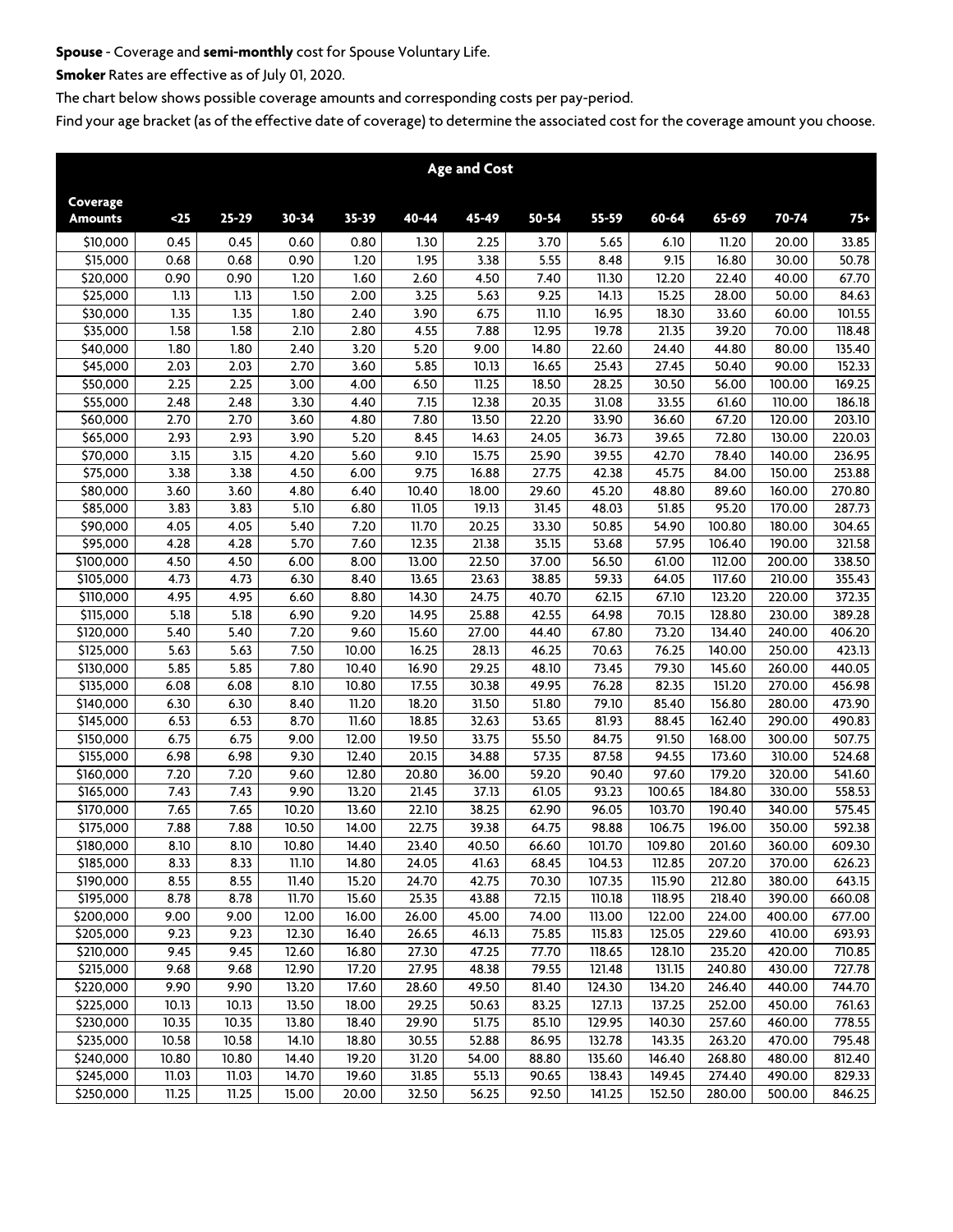# **Spouse - Coverage and semi-monthly cost for Spouse Voluntary Life.**

**Non-Smoker Rates are effective as of July 01, 2020.**

**The chart below shows possible coverage amounts and corresponding costs per pay-period.**

|                        |              |              |              |              |                | <b>Age and Cost</b> |                |                |                |                  |                  |                  |
|------------------------|--------------|--------------|--------------|--------------|----------------|---------------------|----------------|----------------|----------------|------------------|------------------|------------------|
| Coverage               |              |              |              |              |                |                     |                |                |                |                  |                  |                  |
| <b>Amounts</b>         | $25$         | 25-29        | 30-34        | 35-39        | 40-44          | 45-49               | 50-54          | 55-59          | 60-64          | 65-69            | 70-74            | $75+$            |
| \$10,000               | 0.25         | 0.30         | 0.40         | 0.45         | 0.60           | 1.00                | 1.65           | 2.65           | 3.30           | 6.35             | 13.20            | 24.15            |
| $\overline{$}315,000$  | 0.38         | 0.45         | 0.60         | 0.68         | 0.90           | 1.50                | 2.48           | 3.98           | 4.95           | 9.53             | 19.80            | 36.23            |
| $\overline{$}20,000$   | 0.50         | 0.60         | 0.80         | 0.90         | 1.20           | 2.00                | 3.30           | 5.30           | 6.60           | 12.70            | 26.40            | 48.30            |
| \$25,000               | 0.63         | 0.75         | 1.00         | 1.13         | 1.50           | 2.50                | 4.13           | 6.63           | 8.25           | 15.88            | 33.00            | 60.38            |
| \$30,000               | 0.75         | 0.90         | 1.20         | 1.35         | 1.80           | 3.00                | 4.95           | 7.95           | 9.90           | 19.05            | 39.60            | 72.45            |
| 535,000                | 0.88         | 1.05         | 1.40         | 1.58         | 2.10           | 3.50                | 5.78           | 9.28           | 11.55          | 22.23            | 46.20            | 84.53            |
| $\overline{$}40,000$   | 1.00         | 1.20         | 1.60         | 1.80         | 2.40           | 4.00                | 6.60           | 10.60          | 13.20          | 25.40            | 52.80            | 96.60            |
| \$45,000               | 1.13         | 1.35         | 1.80         | 2.03         | 2.70           | 4.50                | 7.43           | 11.93          | 14.85          | 28.58            | 59.40            | 108.68           |
| \$50,000               | 1.25         | 1.50         | 2.00         | 2.25         | 3.00           | 5.00                | 8.25           | 13.25          | 16.50          | 31.75            | 66.00            | 120.75           |
| \$55,000               | 1.38         | 1.65         | 2.20         | 2.48         | 3.30           | 5.50                | 9.08           | 14.58          | 18.15          | 34.93            | 72.60            | 132.83           |
| \$60,000               | 1.50         | 1.80         | 2.40         | 2.70         | 3.60           | 6.00                | 9.90           | 15.90          | 19.80          | 38.10            | 79.20            | 144.90           |
| 565,000                | 1.63         | 1.95         | 2.60         | 2.93         | 3.90           | 6.50                | 10.73          | 17.23          | 21.45          | 41.28            | 85.80            | 156.98           |
| \$70,000               | 1.75         | 2.10         | 2.80         | 3.15         | 4.20           | 7.00                | 11.55          | 18.55          | 23.10          | 44.45            | 92.40            | 169.05           |
| \$75,000               | 1.88         | 2.25         | 3.00         | 3.38         | 4.50           | 7.50                | 12.38          | 19.88          | 24.75          | 47.63            | 99.00            | 181.13           |
| \$80,000               | 2.00         | 2.40         | 3.20         | 3.60         | 4.80           | 8.00                | 13.20          | 21.20          | 26.40          | 50.80            | 105.60           | 193.20           |
| \$85,000               | 2.13         | 2.55         | 3.40         | 3.83         | 5.10           | 8.50                | 14.03          | 22.53          | 28.05          | 53.98            | 112.20           | 205.28           |
| \$90,000               | 2.25         | 2.70         | 3.60         | 4.05         | 5.40           | 9.00                | 14.85          | 23.85          | 29.70          | 57.15            | 118.80           | 217.35           |
| \$95,000               | 2.38         | 2.85         | 3.80         | 4.28         | 5.70           | 9.50                | 15.68          | 25.18          | 31.35          | 60.33            | 125.40           | 229.43           |
| \$100.000              | 2.50         | 3.00         | 4.00         | 4.50         | 6.00           | 10.00               | 16.50          | 26.50          | 33.00          | 63.50            | 132.00           | 241.50           |
| \$105,000              | 2.63         | 3.15         | 4.20         | 4.73         | 6.30           | 10.50               | 17.33          | 27.83          | 34.65          | 66.68            | 138.60           | 253.58           |
| $\frac{1}{10,000}$     | 2.75         | 3.30         | 4.40         | 4.95         | 6.60           | 11.00               | 18.15          | 29.15          | 36.30          | 69.85            | 145.20           | 265.65           |
| $\overline{$}3115,000$ | 2.88         | 3.45         | 4.60         | 5.18         | 6.90           | 11.50               | 18.98          | 30.48          | 37.95          | 73.03            | 151.80           | 277.73           |
| \$120,000              | 3.00         | 3.60         | 4.80         | 5.40         | 7.20           | 12.00               | 19.80          | 31.80          | 39.60          | 76.20            | 158.40           | 289.80           |
| \$125,000              | 3.13         | 3.75         | 5.00         | 5.63         | 7.50           | 12.50               | 20.63          | 33.13          | 41.25          | 79.38            | 165.00           | 301.88           |
| \$130,000              | 3.25         | 3.90         | 5.20         | 5.85         | 7.80           | 13.00               | 21.45          | 34.45          | 42.90          | 82.55            | 171.60           | 313.95           |
| \$135,000              | 3.38         | 4.05         | 5.40         | 6.08         | 8.10           | 13.50               | 22.28          | 35.78          | 44.55          | 85.73            | 178.20           | 326.03           |
| \$140,000              | 3.50         | 4.20         | 5.60         | 6.30         | 8.40           | 14.00               | 23.10          | 37.10          | 46.20          | 88.90            | 184.80           | 338.10           |
| \$145,000              | 3.63         | 4.35         | 5.80         | 6.53         | 8.70           | 14.50               | 23.93          | 38.43          | 47.85          | 92.08            | 191.40           | 350.18           |
| \$150,000              | 3.75         | 4.50         | 6.00         | 6.75         | 9.00           | 15.00               | 24.75          | 39.75          | 49.50          | 95.25            | 198.00           | 362.25           |
| \$155,000              | 3.88         | 4.65         | 6.20         | 6.98         | 9.30           | 15.50               | 25.58          | 41.08          | 51.15          | 98.43            | 204.60           | 374.33           |
| \$160,000              | 4.00         | 4.80         | 6.40         | 7.20         | 9.60           | 16.00               | 26.40          | 42.40          | 52.80          | 101.60           | 211.20           | 386.40           |
| $\overline{$}3165,000$ | 4.13         | 4.95         | 6.60         | 7.43         | 9.90           | 16.50               | 27.23          | 43.73          | 54.45          | 104.78           | 217.80           | 398.48           |
| \$170,000              | 4.25         | 5.10         | 6.80         | 7.65         | 10.20          | 17.00               | 28.05          | 45.05          | 56.10          | 107.95           | 224.40           | 410.55           |
| \$175,000              | 4.38         | 5.25         | 7.00         | 7.88         | 10.50          | 17.50               | 28.88          | 46.38          | 57.75          | 111.13           | 231.00           | 422.63           |
| \$180,000              | 4.50         | 5.40         | 7.20         | 8.10         | 10.80          | 18.00               | 29.70          | 47.70          | 59.40          | 114.30           | 237.60           | 434.70           |
| \$185,000              | 4.63         | 5.55         | 7.40         | 8.33         | 11.10          | 18.50               | 30.53          | 49.03          | 61.05          | 117.48           | 244.20           | 446.78           |
| \$190,000<br>\$195,000 | 4.75         | 5.70<br>5.85 | 7.60         | 8.55         | 11.40<br>11.70 | 19.00<br>19.50      | 31.35          | 50.35          | 62.70          | 120.65           | 250.80           | 458.85           |
|                        | 4.88         |              | 7.80         | 8.78         |                |                     | 32.18          | 51.68          | 64.35          | 123.83           | 257.40           | 470.93           |
| \$200,000              | 5.00         | 6.00<br>6.15 | 8.00         | 9.00         | 12.00          | 20.00               | 33.00          | 53.00          | 66.00          | 127.00           | 264.00           | 483.00           |
| \$205,000<br>\$210,000 | 5.13<br>5.25 |              | 8.20         | 9.23         | 12.30<br>12.60 | 20.50               | 33.83          | 54.33          | 67.65          | 130.18<br>133.35 | 270.60           | 495.08<br>507.15 |
| \$215,000              | 5.38         | 6.30<br>6.45 | 8.40<br>8.60 | 9.45<br>9.68 | 12.90          | 21.00<br>21.50      | 34.65<br>35.48 | 55.65<br>56.98 | 69.30<br>70.95 | 136.53           | 277.20<br>283.80 | 519.23           |
| \$220,000              | 5.50         | 6.60         | 8.80         | 9.90         | 13.20          | 22.00               | 36.30          | 58.30          | 72.60          | 139.70           | 290.40           | 531.30           |
| \$225,000              | 5.63         | 6.75         | 9.00         | 10.13        | 13.50          | 22.50               | 37.13          | 59.63          | 74.25          | 142.88           | 297.00           | 543.38           |
| \$230,000              | 5.75         | 6.90         | 9.20         | 10.35        | 13.80          | 23.00               | 37.95          | 60.95          | 75.90          | 146.05           | 303.60           | 555.45           |
| \$235,000              | 5.88         | 7.05         | 9.40         | 10.58        | 14.10          | 23.50               | 38.78          | 62.28          | 77.55          | 149.23           | 310.20           | 567.53           |
| \$240,000              | 6.00         | 7.20         | 9.60         | 10.80        | 14.40          | 24.00               | 39.60          | 63.60          | 79.20          | 152.40           | 316.80           | 579.60           |
| \$245,000              | 6.13         | 7.35         | 9.80         | 11.03        | 14.70          | 24.50               | 40.43          | 64.93          | 80.85          | 155.58           | 323.40           | 591.68           |
| \$250,000              | 6.25         | 7.50         | 10.00        | 11.25        | 15.00          | 25.00               | 41.25          | 66.25          | 82.50          | 158.75           | 330.00           | 603.75           |